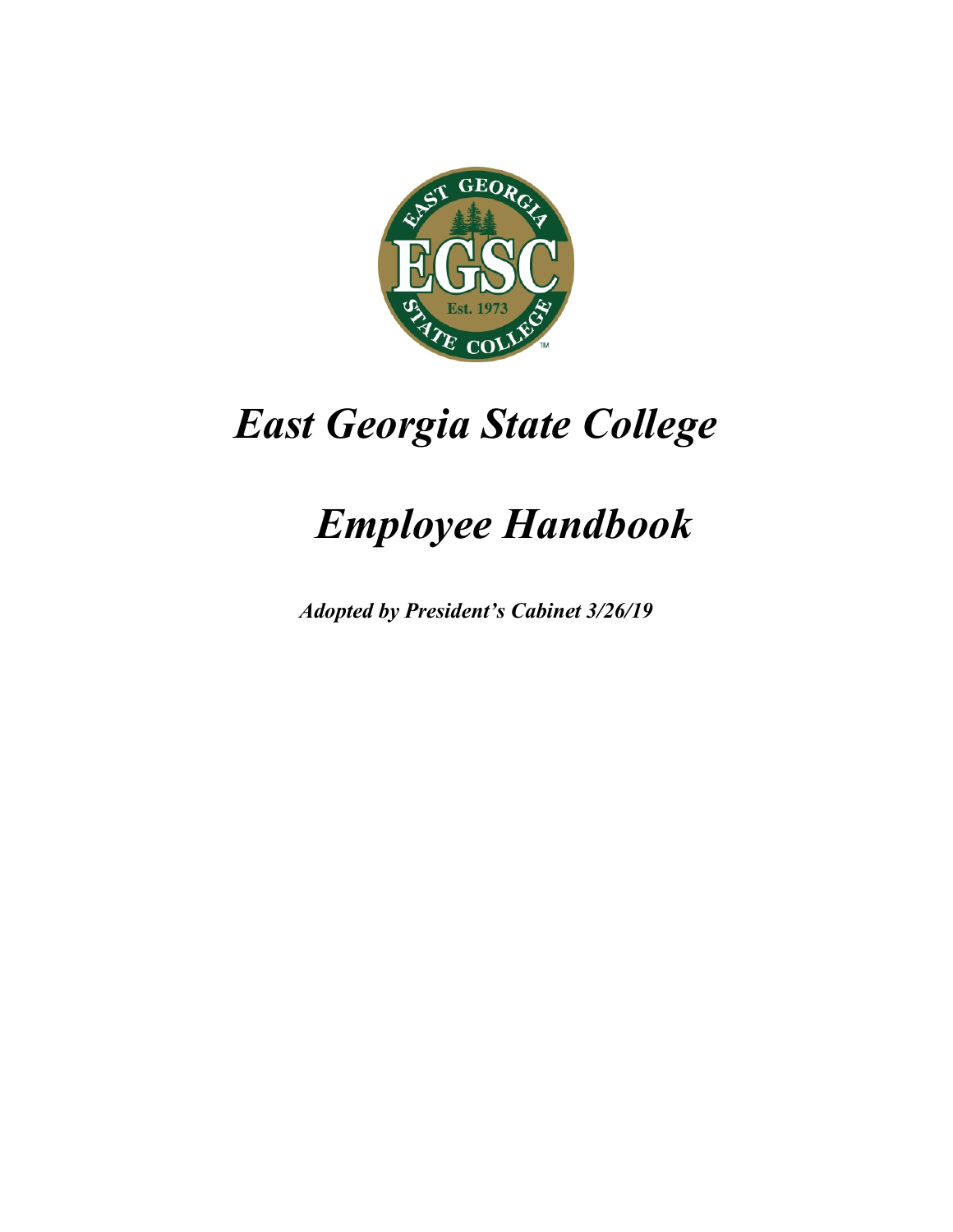# *East Georgia State College Employee Handbook Table of Contents*

# *Introduction*

*Purpose of the Handbook 1*<br>The Human Resources Office **1** *The Human Resources Office 1*

*Employment*

| Notice of Non-Discrimination (See Policies and Procedure Page Section 8)<br>Equal Employment Opportunity Policy (See Affirmative Action Policy – Policies and Procedures Section 8)<br>Affirmative Action Policy and Affirmative Action Plan (See Policies and Procedure Page Section 8)<br>American with Disabilities Act<br><b>Ethics Hotline</b> | $\overline{c}$<br>$\overline{c}$                                                                             |
|-----------------------------------------------------------------------------------------------------------------------------------------------------------------------------------------------------------------------------------------------------------------------------------------------------------------------------------------------------|--------------------------------------------------------------------------------------------------------------|
| Ethics Hotline Reporting Procedures (See Policies and Procedures Page Section 8)<br>Ethics Hotline Report Line User Roles (See Policies and Procedure Page Section 8)<br><b>Ethics Policy</b>                                                                                                                                                       | $22222$<br>$2222$                                                                                            |
| Drug Free Workplace<br>Employee Alcohol and Other Drug Prevention Policy (See Policies and Procedures Page Section 8)<br>Calculation of Due Date Policy (See Policies and Procedures Page Section 8)<br>General Hiring Procedures for Faculty                                                                                                       | $\overline{c}$<br>$\overline{\mathbf{c}}$                                                                    |
| General Hiring Procedures for Staff Employees Only<br>Provisional/Probationary Appointments<br>Dismissal, Demotion or Suspension                                                                                                                                                                                                                    | $\frac{2}{3}$<br>$\begin{array}{c} 3 \\ 3 \\ 3 \end{array}$                                                  |
| Volunteer Program Policy, Volunteer Agreement Forms (See Policies and Procedures Page Section 8)<br><b>Employment Applications</b><br>(See Policies and Procedures Page Section 8)<br>Disqualification of Employment                                                                                                                                | $\mathfrak{Z}$<br>4                                                                                          |
| Background Investigations (See Policies and Procedures Page Section 8)<br><b>The Employee</b><br>Age                                                                                                                                                                                                                                                | $\overline{\mathcal{A}}$<br>4<br>$\overline{\mathcal{A}}$                                                    |
| Employment Selection Process and Criteria for Employment (See Policies and Procedures Page Section 8)<br>(See Policies and Procedures Page Section 8)<br><b>Employment of Relatives</b><br><b>Employment of Foreign Nationals (See Policies and Procedures Page Section 8)</b><br><b>Employment Beyond Retirement</b>                               | $\overline{\mathcal{A}}$<br>$\overline{\mathcal{A}}$<br>$\overline{\mathcal{A}}$<br>$\overline{\mathcal{A}}$ |
| (See Policies and Procedures Page Section 8)<br><i><u><b>Orientation</b></u></i><br>FERPA Mandatory Training (See Policies and Procedures Page Section 8)<br>Building Access and Security Policy (see Policies and Procedures Page Section 8)                                                                                                       | 4<br>4<br>4                                                                                                  |
| Employee Occupancy in Student Housing (See Policies and Procedures Page Section 8)<br><b>Working Conditions</b><br>Courtesy<br>Appearance (See Policies and Procedures Page Section 8)                                                                                                                                                              | 4<br>4<br>4                                                                                                  |
| Personal Life<br>Telephone, Equipment and Software Utilization (See Policies and Procedures Section 8)<br>Information Technology Equipment Policy (See Policies and Procedures Page Section 8)                                                                                                                                                      | 4<br>5<br>5<br>5                                                                                             |
| Confidential Information<br>Georgia Open Records Act<br><b>Employee Personnel Records</b>                                                                                                                                                                                                                                                           | J<br>5<br>5                                                                                                  |
| Conformity with Federal Grant Standards (See Policies and Procedures Section 7)<br>Children in the Workplace (See Policies and Procedures Page Section 8)<br>Pets Policy (See Policies and Procedures Page Section 8)                                                                                                                               | 5<br>5<br>5                                                                                                  |
| Pet Policy for Professional Live-In/Live-On Staff (See Policies and Procedures Page Section 8)<br>Service Animal Policy (See Policies and Procedures Page Section 8)<br><b>Telework Policy</b>                                                                                                                                                      | 5<br>5<br>5                                                                                                  |
| Employee Travel (See Policies and Procedures Page – Section 7 Business Affairs Policies and Procedures Manual)                                                                                                                                                                                                                                      | 5                                                                                                            |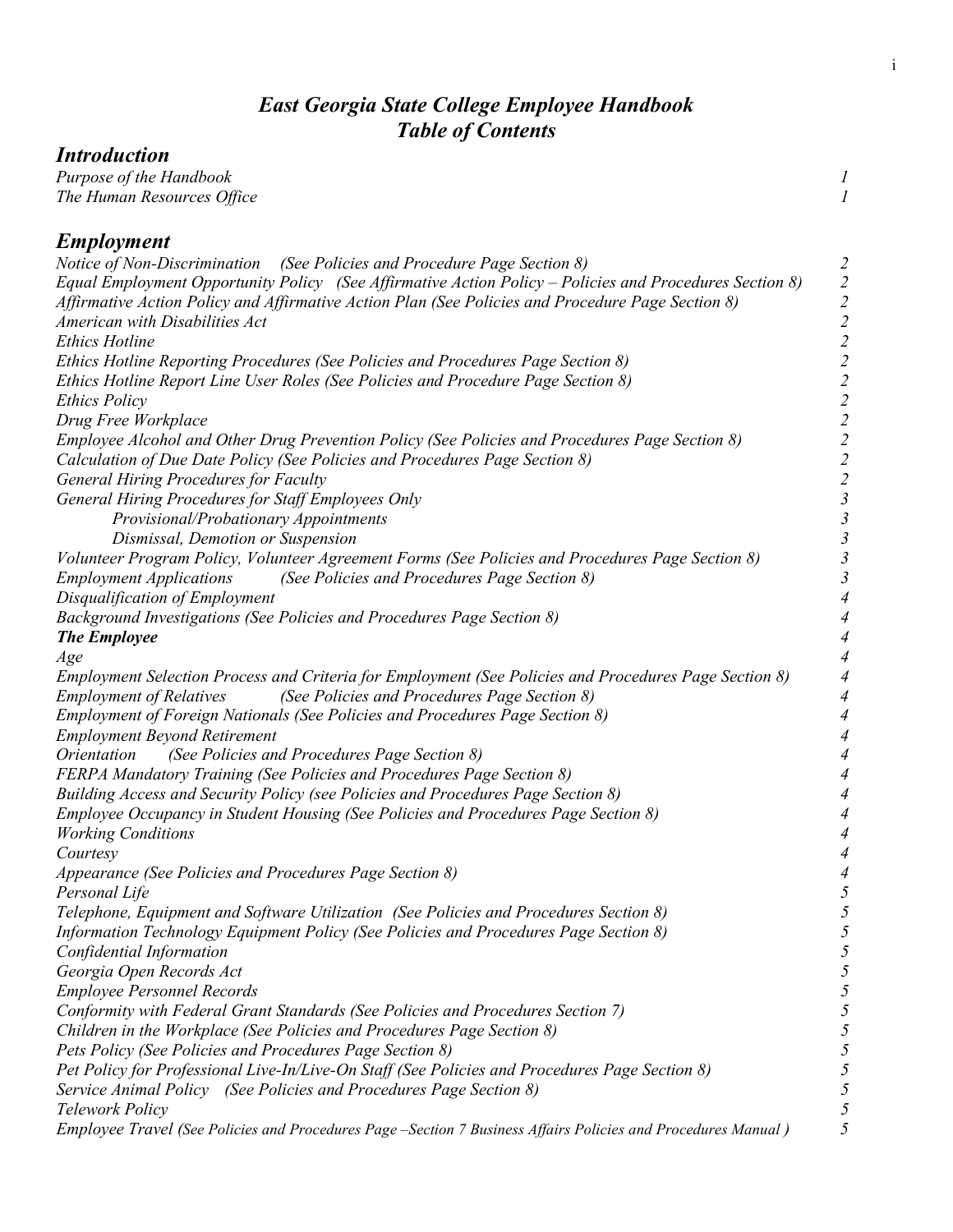| Fleet Management and Motor Vehicle Use Policy (See Policies and Procedures Page Section 8)                     |                |
|----------------------------------------------------------------------------------------------------------------|----------------|
| (8 Trip Approval and Travel Policy, Trip Proposal Form (See Policies and Procedures Page Section               |                |
| Outside Activities- Conflicts of Interest and Conflicts of Commitment – See Policies and Procedures Section 8) | $\sqrt{5}$     |
| Political Activities Policy (See Policies and Procedures Page Section 8)                                       | 5              |
| <i>Progressive Discipline</i>                                                                                  | 6              |
| Resignations (See Policies and Procedures Page Section 8)                                                      | 7              |
| Reduction in Force (See Policies and Procedures in Section 8)                                                  | $\mathcal{I}$  |
| Exit Interview                                                                                                 | $\overline{7}$ |

# *Classification, Compensation and Payroll*

| Employee Categories (See Policies and Procedures Page Section 8)                                          | 7                        |
|-----------------------------------------------------------------------------------------------------------|--------------------------|
| <b>Position Classification</b>                                                                            |                          |
| Employee vs. Independent Contractor                                                                       |                          |
| Dual Appointment (See Policies and Procedures Pace Section 8)                                             |                          |
| Interim and Acting Assignments (See Policies and Procedures Section 8)                                    |                          |
| <b>Entrance Salary</b>                                                                                    | $\overline{\mathcal{L}}$ |
| <b>Salary Increase Administration Process</b>                                                             |                          |
| Relocation Expense Policy (See Policies and Procedures Page Section 8)                                    | 7                        |
| Workweek (See Policies and Procedures Page)                                                               | 7                        |
| Faculty Employees (See Policies and Procedures Page Section 8)                                            | 7                        |
| Staff Employees (See Policies and Procedures Page Section 8)                                              | 7                        |
| Fair Labor Standards Act Overtime Compensatory Pay Policy (Staff Only) (See Policies and Procedures Page) | 7                        |
| Emergency Callback Pay/Variant Pay (Staff Only)                                                           | 8                        |
| Inclement Weather or Other Emergencies (See Policies and Procedures Section 8)                            | 8                        |
| Time Records (Staff Only)                                                                                 | 8                        |
| Attendance                                                                                                | 8                        |
| <i>Breaks</i>                                                                                             | 8                        |
| Paychecks – Withholding of Pay – Paydays (See Policies and Procedures Page Section 8)                     | 8                        |
| Direct Deposit                                                                                            | 8                        |
| Deductions from Salary                                                                                    | 8                        |
| Garnishment of Pay Policy (See Policies and Procedures Page Section 8)                                    | 8                        |
| Promotions (See Policies and Procedures Page Section 8)                                                   | 8                        |
| Transfers (See Policies and Procedures Page Section 8)                                                    | 8                        |
| Changes in Status                                                                                         | 9                        |

# *Employee Relations*

| Performance Evaluations (See Policies and Procedures Page Section 8)                                      | 9  |
|-----------------------------------------------------------------------------------------------------------|----|
| Amorous Relationships Policy (See Policies and Procedures Page Section 8)                                 | 9  |
| Conflict Resolution Policy (See Policies and Procedures Page Section 8)                                   | 9  |
| Sexual Misconduct Policy (See Policies and Procedures Page Section 8)                                     | 9  |
| <b>Information and Procedures for Victims</b>                                                             | 9  |
| Non-Discrimination and Anti-Harassment Policy (See Policies and Procedures Section 8)                     | 9  |
| Disruptive Behavior                                                                                       | 9  |
| Cooperation in Internal Investigations (See Policies and Procedures Section 8)                            | 9  |
| Employee Grievance Policy (See Policies and Procedures Page Section 8)                                    | 9  |
| Employees Affected by Reorganization, Program Modification or Financial Exigency (See Reduction in Force) | 10 |
| <b>Employment Appeals</b>                                                                                 | 10 |
| (See Policies and Procedures Page Section 8)<br>Gifts and Gratuities                                      | 10 |
| Stewardships (see Ethics Policy)                                                                          | 10 |
| Purchase of Goods and Services: Use of College Property (See Policies and Procedures Page Section 8)      | 10 |
|                                                                                                           |    |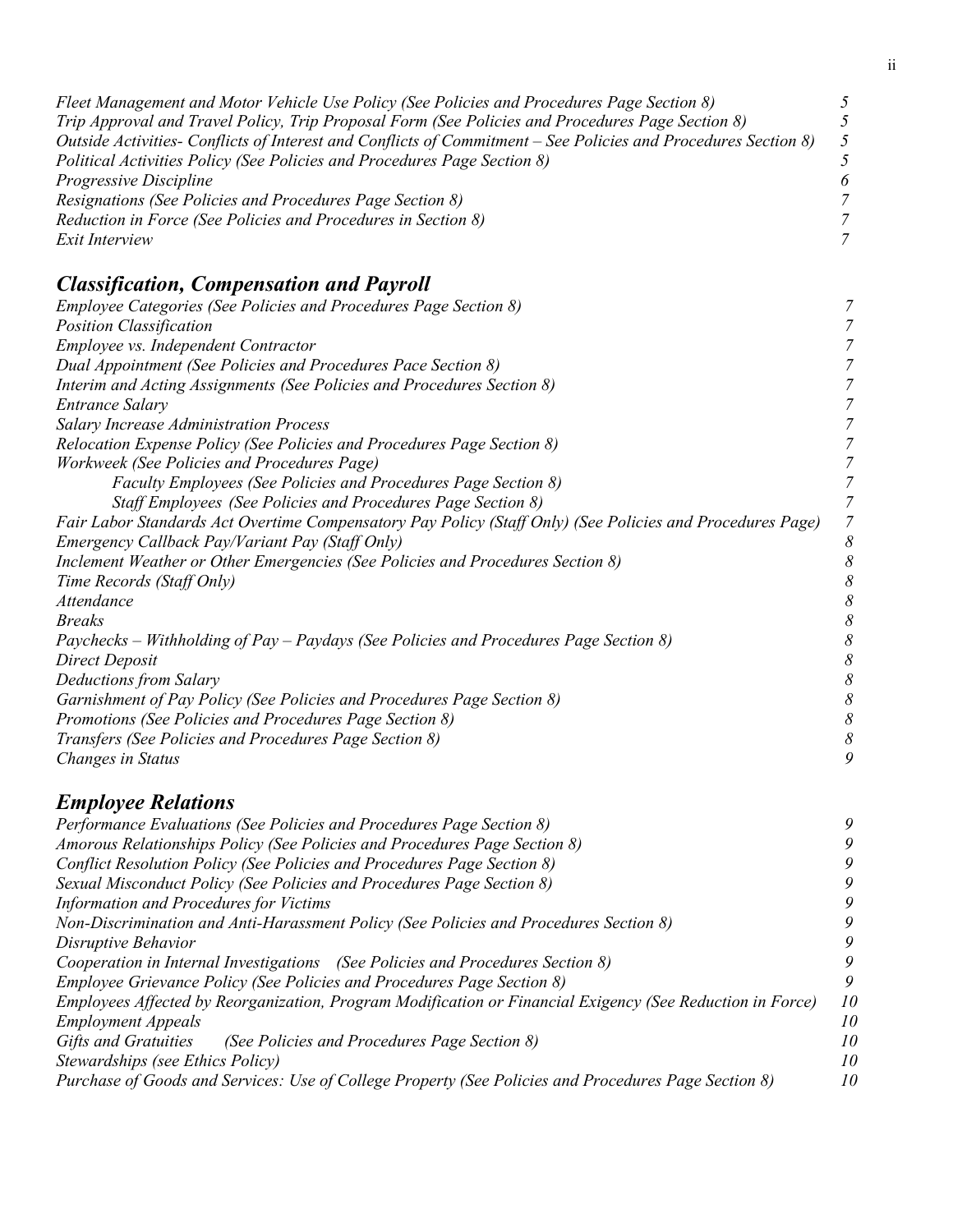# *Employee Benefits and Services*

# *Time Away from Work*

| Holidays (See Policies and Procedures Page Section 8)                                      | 10       |  |  |  |
|--------------------------------------------------------------------------------------------|----------|--|--|--|
| Annual Leave (See Policies and Procedures Page Section 8)                                  | 10       |  |  |  |
| Education Support Leave (See Policies and Procedures Page)                                 | 10       |  |  |  |
| Fair Labor Standards Act Leave                                                             | 10       |  |  |  |
| Sick Leave with Pay<br>(See Policies and Procedures Page Section 8)                        | 10       |  |  |  |
| Sick Leave without Pay                                                                     | 10       |  |  |  |
| <b>Shared Sick Leave Program</b><br>(See Policies and Procedures Page Section 8)           | 10       |  |  |  |
| <b>Lactation Policy for Nursing Mothers</b>                                                | 10       |  |  |  |
| Family Medical Leave Act (See Policies and Procedures Page Section 8)                      | 10       |  |  |  |
| <b>Military Family Leave Entitlements</b>                                                  | 11       |  |  |  |
| Military Leave (See Policies and Procedures Page Section 8)                                | 11       |  |  |  |
| Selected Service and Military Physical Examinations                                        | 11       |  |  |  |
| <b>Educational Support Leave</b>                                                           | 11       |  |  |  |
| <b>Educational Leave without Pay</b>                                                       | 11       |  |  |  |
| <b>Extended Personal Leave of Absence</b>                                                  | 11       |  |  |  |
| Furloughs                                                                                  | 11       |  |  |  |
| Court Duty                                                                                 | 11       |  |  |  |
| Voting Leave                                                                               | 11       |  |  |  |
| Organ and Marrow Donation                                                                  | 11       |  |  |  |
| Benefits Continuation into Retirement (See Policies and Procedures Page Section 8)         | 11       |  |  |  |
| <b>Retirement Plan and Savings Options</b>                                                 |          |  |  |  |
| Teachers Retirement System of Georgia (See Policies and Procedures Page Section 8)         | 11       |  |  |  |
| Optional Retirement Plans (See Policies and Procedures Page Section 8)                     | 11       |  |  |  |
| Credit Union Membership                                                                    | 12       |  |  |  |
| Tax Sheltered Annuities                                                                    | 12       |  |  |  |
| <b>Insurance Benefits</b>                                                                  | 12       |  |  |  |
| Group Life Insurance                                                                       | 12       |  |  |  |
| Group Health Insurance                                                                     | 12       |  |  |  |
| The Health Insurance Marketplace Coverage Options and Your Health Coverage                 | 12       |  |  |  |
| Dental Insurance                                                                           | 13       |  |  |  |
| Long Term and Short Term Disability Insurance (See Policies and Procedures Page Section 8) | 13       |  |  |  |
| Disabled Employee Insurance                                                                | 13<br>13 |  |  |  |
| Dependents of Deceased Employees, Disabled Employees or Retirees                           |          |  |  |  |

| <b>Other Benefits and Services</b>                                                                        |    |
|-----------------------------------------------------------------------------------------------------------|----|
| <b>Workers Compensation</b>                                                                               | 13 |
| Social Security                                                                                           | 13 |
| <b>Unemployment Compensation</b>                                                                          | 13 |
| (See Policies and Procedures Page Section 8)<br><b>Tuition Assistance Program</b>                         | 13 |
| <b>Employee Auditing of Courses</b>                                                                       | 13 |
| Career Development                                                                                        | 14 |
| <b>Employee Recognition Programs</b>                                                                      | 14 |
| Faculty and Staff Development Funding Opportunities (See Policies and Procedures Page Section 8)          | 14 |
| Professional Development Policy (See Policies and Procedures Page Section 8)                              | 14 |
| <b>Employment Beyond Retirement</b>                                                                       | 14 |
| Check Cashing (See Policies and Procedures Page Section 7 Business Affairs Policy and Procedure Manual)   | 14 |
| Petty Cash Reimbursement (See Policies and Procedures Section 7)                                          | 14 |
| Mail Services (See Policies and Procedures Section 7 Business Affairs Policy and Procedure Manual)        | 14 |
| Employee Parking, Decals (See Policies and Procedures Page- Section 13 Parking and Transportation Policy) | 14 |
| Identification Cards (See CatCard Policy-Policies and Procedures Section 7 Business Affairs)              | 14 |
| College Café                                                                                              | 14 |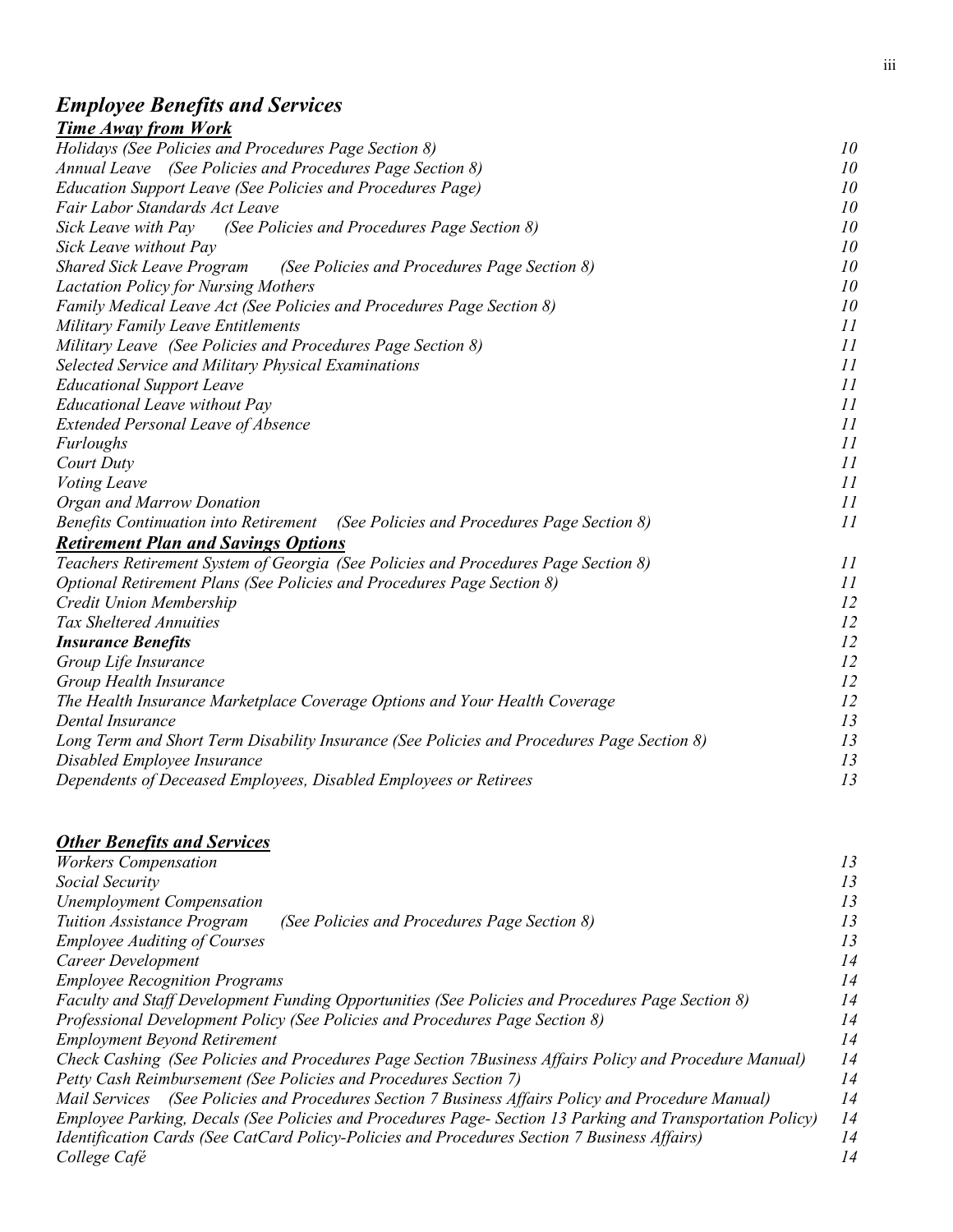*Use of Facilities (See Policies and Procedures Page Section 9-Facilities) 14*

# *Safety and Security*

| General Safety Procedures (See Policies and Procedures Page Section 8)                                      | 14 |
|-------------------------------------------------------------------------------------------------------------|----|
| Reporting and Response for Accidents, Injuries and Emergencies (See Policies and Procedures Page Section 8) | 14 |
| Workplace Violence Policy                                                                                   | 14 |
| Mandatory Reporting of Child Abuse and Neglect Policy (See Policies and Procedures Page Section 8)          | 15 |
| Minors on Campus Policy (See Policies and Procedures Section 8)                                             | 15 |
| Tobacco and Smoke Free Policy (See Policies and Procedures Page Section 8)                                  | 15 |
| Weapons and Explosives Policy (See Policies and Procedures Page Section 8)                                  | 15 |
| Public Employee Hazardous Chemical Protection / Right to Know (See Policies and Procedures Page Section 8)  | 15 |
| Campus Emergencies                                                                                          | 15 |
|                                                                                                             |    |

# *Employee Acknowledgement Form 16*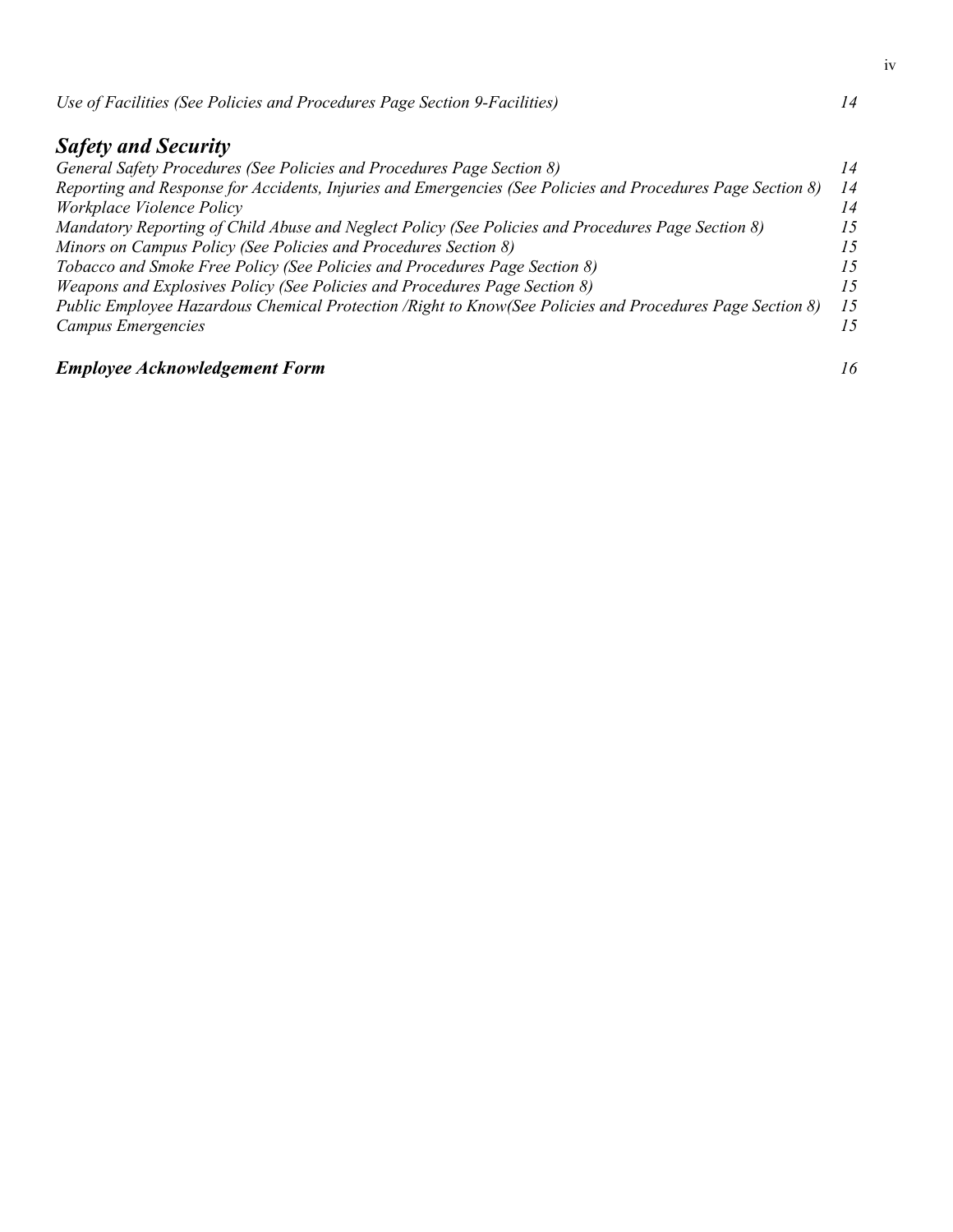# **EAST GEORGIA STATE COLLEGE EMPLOYEE HANDBOOK** *Introduction*

#### *Purpose of Handbook*

The *East Georgia State College Employee Handbook* contains general policies and procedures of the college and the University System of Georgia that applies to **all** East Georgia State College faculty and staff employees. Student employees are directed to the *East Georgia State College Student Employment Handbook* for applicable policies and procedures. Employees are also directed to the following sources for additional applicable policies that may apply:

- *Policy links included herein*
- *Policies and Procedures of the College located on the President's webpage*
- *East Georgia State College Faculty Handbook*
- *East Georgia State College Statutes*
- *Policy Manual of the Board of Regents of the University System of Georgia* [www.usg.edu/policymanual](http://www.usg.edu/policymanual)
- *Human Resource Administrative Practice Manual* [www.usg.edu/hr/manual](http://www.usg.edu/hr/manual)
- *EGSC Business Affairs Policies and Procedures Manual*
- *Business Procedures Manua[l http://www.usg.edu/business\\_procedures\\_manual/](http://www.usg.edu/business_procedures_manual/)*
- •

EGSC policies are subject to review and change by the Board of Regents and the administration of the college. Employees are directed to the *Policies and Procedures of the College* webpage located on the President's website at [http://www.ega.edu/offices/presidents\\_office/policies\\_and\\_procedures\\_of\\_the\\_college](http://www.ega.edu/offices/presidents_office/policies_and_procedures_of_the_college) for subsequent revisions of this handbook and for the most current versions of all college policies.

The Employee Handbook is not to be interpreted as a contract of employment nor does it guarantee the right to employment. Georgia is an employment-at-will state. Per Board of Regent's policy, East Georgia State College policy must fall within the minimum standards set forth in the Bylaws and Policies of the Board of Regents. However, as permissible by the Board of Regents, East Georgia State College policy may be stricter than Board of Regents policy provided that the resulting policy does not violate Board of Regents policy, Bylaws, or state or federal law. In the absence of an East Georgia State College Policy, the applicable Board of Regent's policy shall govern. Interpretations and enforcement of policies in this handbook shall be the responsibility of the Vice President for Business Affairs.

An effort has been made to avoid duplicating information otherwise available in other East Georgia State College publications, such as the Policies and Procedures of the College, the *Staff Handbook*, the *Faculty Handbook*, the *East Georgia State College Statutes,* the EGSC Business Affairs Policies and Procedures Manual, the *Student Employment Handbook* and various benefits booklets. Benefit booklets are issued by the Human Resources Office to all new employees.

Any questions concerning information in this handbook should be directed to your supervisor or to the Human Resources Office.

#### *The Human Resources Office*

The Human Resources Office, located in the Jean Anderson Morgan Student Center functions to serve the best interests of both the employees and East Georgia State College. The Vice President for Business Affairs and her/his staff are responsible for implementing college personnel policies, recruiting, position classification, wage and salary administration, orientation, training, employee records, and benefits. If you need information or guidance, please contact the Human Resources Office for assistance.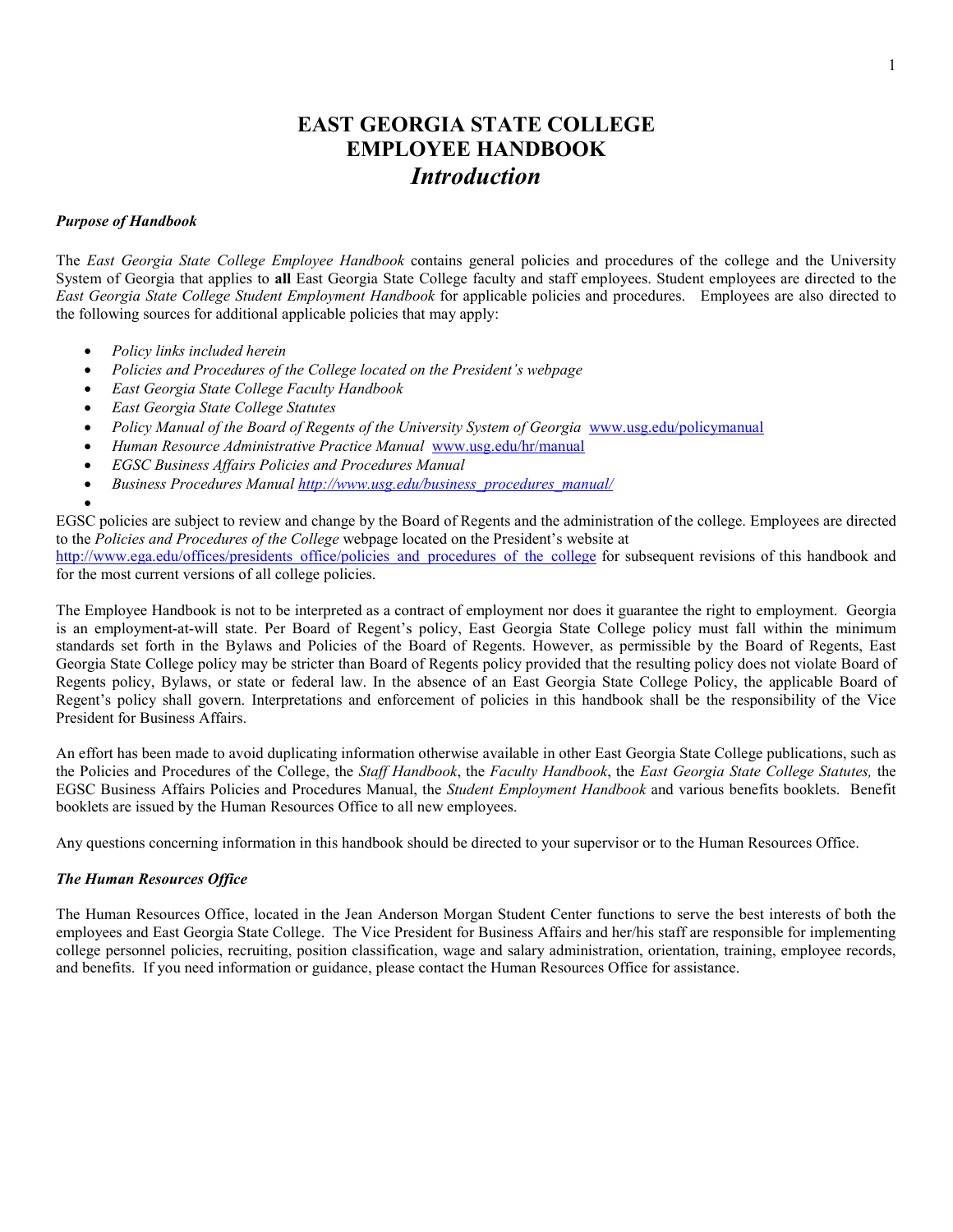# *Employment*

*Notice of Non-Discrimination (See Policies and Procedures Page Section 8)*

# *Equal Employment Opportunity Policy (See Policies and Procedures Page Section 8 - Affirmative Action Policy and Plan)*

## *Affirmative Action Policy and Affirmative Action Plan (See Policies and Procedures page Section 8)*

#### *Americans with Disabilities Act*

The Americans with Disabilities Act of 1990 prohibits discrimination against individuals with disabilities in employment, public services, public accommodations, and telecommunications. Employees or potential employees may self-identify any qualified disability as defined under ADA for which assistance is needed in carrying out their assigned duties. According to the Americans with Disabilities Act Amendments Act of 2008 ("Act") individuals with disabilities are defined as persons who have a physical or mental impairment that substantially limits one or more major life activities, a record of such an impairment, or being regarded as having such an impairment. East Georgia State College will make every effort possible to accommodate any employee or potential employee needing assistance within the definitions of the law.

# *Ethics Hotline*

East Georgia State College recognizes that an ethical, efficient, and effective work environment is essential to our continuing to successfully accomplish our mission. As a result, we have always placed a high priority on assuring that each member of our college community has the opportunity and means to convey any matter that could compromise that environment. Reporting through your supervisory chain frequently produces the most thorough and timely resolution of a matter and is encouraged. However, other reporting avenues, such as the EGSC Police Department, Business Affairs, and Legal Counsel, have been and continue to be readily available. Matters of significance may be reported using the EGSC Hotline provided by an independent company. This service is available 24 hours a day, 7 days a week, and allows faculty, staff, students and visitors the option to voice concerns, and to remain anonymous if so desired. Complaints may be made by phone via a toll free number or via o Complaints may be made by phone via a toll free number or via on-line reporting at <https://ega.alertline.com/gcs/welcome>All new employees receive information on The Hotline program information during New Employee Orientation. Posters are posted in several prominent locations in each EGSC building.

*Ethics Hotline Reporting Procedures (See Policies and Procedures Page Section 8) Ethics Hotline Report Line User Roles (See Policies and Procedures Section 8) Ethics Policy*

*[https://www.usg.edu/policymanual/section8/C224/#p8.2.18\\_personnel\\_conduct](https://www.usg.edu/policymanual/section8/C224/#p8.2.18_personnel_conduct)*

## *Drug Free Workplace*

East Georgia State College has a clear responsibility to our students and their parents, and also to our employees. This involves providing the very best academic atmosphere for the students and a drug free working environment for all employees. Any element which may hinder the efforts to carry out these responsibilities cannot be tolerated. Employees involved with drugs pose such a hindrance. Therefore, employees should realize that drug-related convictions could lead to termination of employment. East Georgia State College abides by the terms and provisions of the Drug Free Workplace Act of 1988 and the Drug Free School and Communities Act Amendments of 1989 and has adopted the drug-free workplace policy. East Georgia State College has adopted an Alcohol and Other Drug Policy that details its commitment to providing a safe environment for its students, employees, and visitors. To view the Alcohol and Other Drug Prevention Policy see the Policies and Procedures page.

*Employee Alcohol and Other Drug Prevention Policy (See Policies and Procedures page Section 8)*

*Calculation of Due Date Policy (See Policies and Procedures page Section 8)*

*General Hiring Procedures for Faculty (also Faculty Handbook – Policies and Procedures page Section 3)*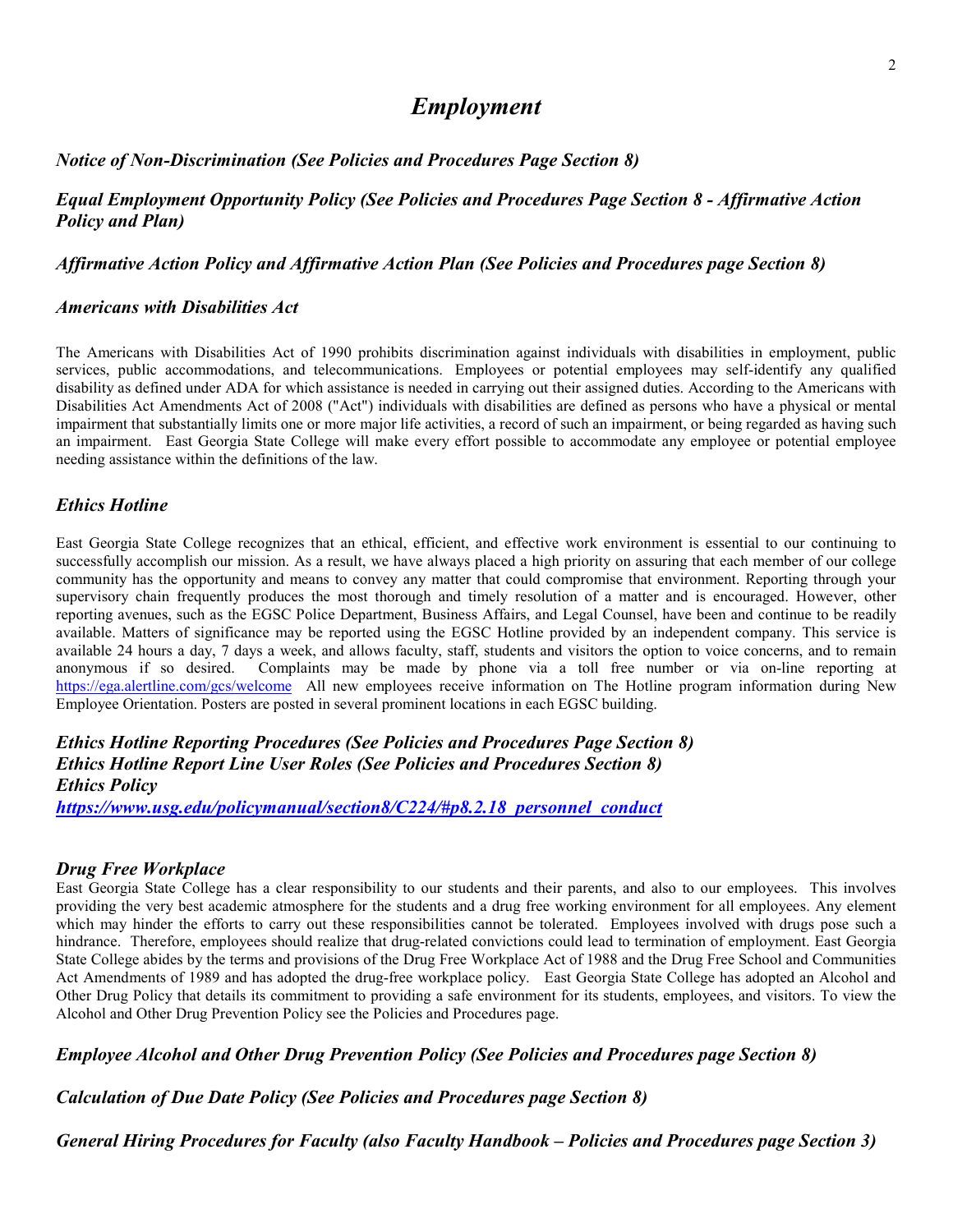#### *General Hiring Procedures for Staff Employees*

East Georgia State College is an equal opportunity employer, and as such, makes every effort to recruit qualified and diverse applicants for staff vacancies.

The Chief Human Resources Officer, as the EEO Officer for East Georgia State College, is involved in the search process to insure that the proper procedures including affirmative action are involved in the recruiting and hiring procedures. If a department has an available staff position opening, the department head should consult with Chief Human Resources Officer for the proper steps to be taken in order to fill the vacancy.

Details on the staff hiring process can be found in the *Human Resources Hiring Process for Staff Positions* and *Search Committee Guidelines and Checklist* documents located in the myEGSC portal online forms under the Human Resources.

#### *Provisional/Probationary Appointments (This policy applies to STAFF employees only)*

All regular staff employees, with the exception of police officers pending training, are required to serve the first six months of employment on a provisional basis. At least one evaluation will be completed in the six month provisional period. If the work of the employee is satisfactory, employment will be continued. Should the work not be satisfactory, the employee will be notified in writing at any time prior to the completion of the six-month provisional period and the employee may be terminated at that time without right of appeal.

Transfers to other positions are not made during the provisional period. Temporary employees hired into regular positions are considered new employees and will serve a six-month probationary period beginning with the first work day of regular employment.

#### *Dismissal, Demotion or Suspension (This policy applies to STAFF employees only)*

Dismissal, demotion or suspension of staff employees may be initiated by the employee's immediate supervisor when the supervisor determines that the employee's performance of duty or personal conduct is unsatisfactory.

The employee shall be informed in writing of the reasons for the action taken and granted a reasonable opportunity (not less than five working days) to respond to the next highest authority prior to the effective date of the action; however, under emergency circumstances when immediate action is necessary, the employee may be forthwith dismissed, demoted, or suspended, with or without pay, by the immediate supervisor, pending a review by the next highest authority.

Any such employee shall also be entitled to the procedural protections of a hearing before a Board of Review convened pursuant to the Grievance/Appeals section of this handbook upon request made within 10 working days following the adverse personnel decision of the immediate supervisor, provided that the Board of Review hearing may take place either before or after the effective date of the personnel decision in question.

An employee who has been dismissed or suspended without pay and is later reinstated shall be entitled to recover back pay unless the President or his designee determines otherwise.

Georgia is an employment-at-will state.

#### *Volunteer Program Policy (See Policies and Procedures Page Section 8)*

Volunteers are a vital component of the programs and services at East Georgia State College. Volunteers are usually identified through the department needing assistance and requested by the department head. All requests are made and approved through the Office of Human Resources as stated in the policy. The policy and related forms are located on the Policies and Procedures page.

#### *Volunteer Agreement Form for Non-Employee* (*See Policies and Procedures Page Section 8)*

*Volunteer Agreement Form for Employee* (*See Policies and Procedures Page Section 8)*

*Employment Applications (See Policies and Procedures Page Section 8)*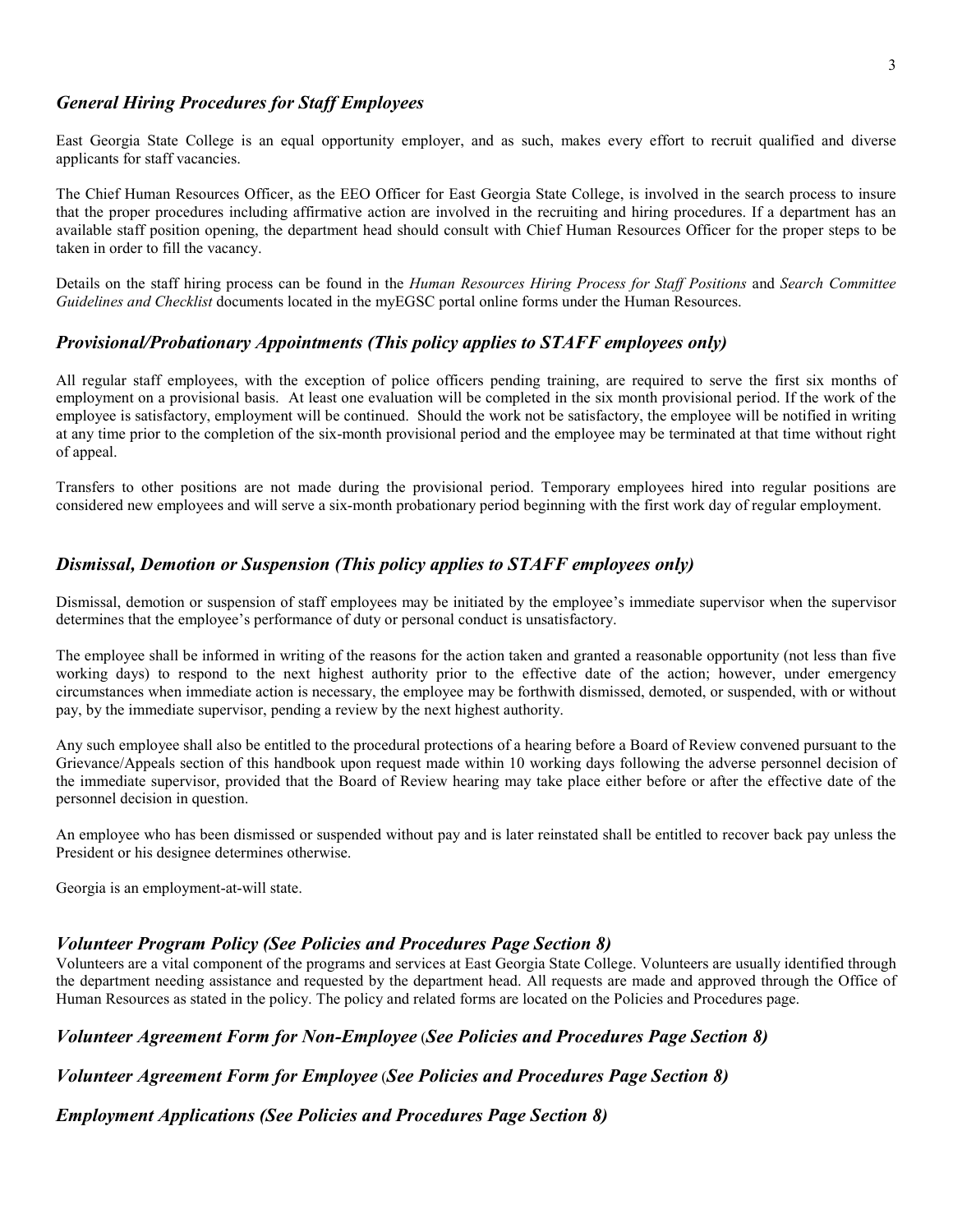# *Disqualification of Employment (This policy is under development; see USG BOR Background Investigation Policy) [http://www.usg.edu/hr/manual/background\\_investigation](http://www.usg.edu/hr/manual/background_investigation)*

# *Background Investigations (See Policies and Procedures page Section 8)*

# *The Employee*

East Georgia State College recognizes that its employees are important and fairness to all determines the relationship of the college to its personnel.

East Georgia State College's policy is to employ those persons who are best qualified based on ability, skill, experience, training, character, and physical condition, regardless of race, color, sex or creed. The college provides working conditions, salaries, and benefits that will attract and retain competent employees.

# *Age*

The employment of all persons under the age of 18 years shall be in compliance with the regulations of the U.S. Department of Labor.

# *Employment Selection Process and Criteria for Employment (See Policies and Procedures Page Section 8)*

# *Employment of Relatives (See Policies and Procedures page Section 8)*

# *Employment of Foreign Nationals (See Policies and Procedures page Section 8)*

# *Employment Beyond Retirement*

When an individual retires from the University System of Georgia and is receiving benefits from the Teachers Retirement System of Georgia (TRSGA) or the Optional Retirement Plan (ORP), he/she shall not be re-employed by the University System without the prior approval of TRSGA or ERS and policies governed by the Board of Regents.

To view the full policy: [http://www.usg.edu/hr/manual/employment\\_beyond\\_retirement](http://www.usg.edu/hr/manual/employment_beyond_retirement)

# *Orientation (See Policies and Procedures page Section 8)*

# *FERPA Mandatory Training (See Policies and Procedures page Section 8)*

# *Building Access and Security Policy (see Policies and Procedures page Section 8)*

# *Employee Occupancy in Student Housing Policy (See Policies and Procedures Section 8)*

# *Working Conditions*

One of the most important aspects of employment to both the employee and the employer is working conditions. The college makes every effort to provide an atmosphere that enhances individual development and job enrichment. In general, the policy in this area is one of common courtesy and understanding. The college must always strive to understand the

needs of the employees, and likewise, each employee should realize the role he or she plays in the overall goals of the college. All policies have been established to create a cooperative working environment for both the college and the employee. *Courtesy*

One of the most important parts of a job is to be courteous at all times to everyone whether in face-to-face contact, by telephone, by letter, or any other electronic media. Proper behavior includes promptness, efficiency, cooperation, and impartial treatment of faculty, students, the public and fellow employees. It also includes recognition of lines of authority and a friendly attitude toward co-workers.

# *Appearance (See Policies and Procedures Section 8)*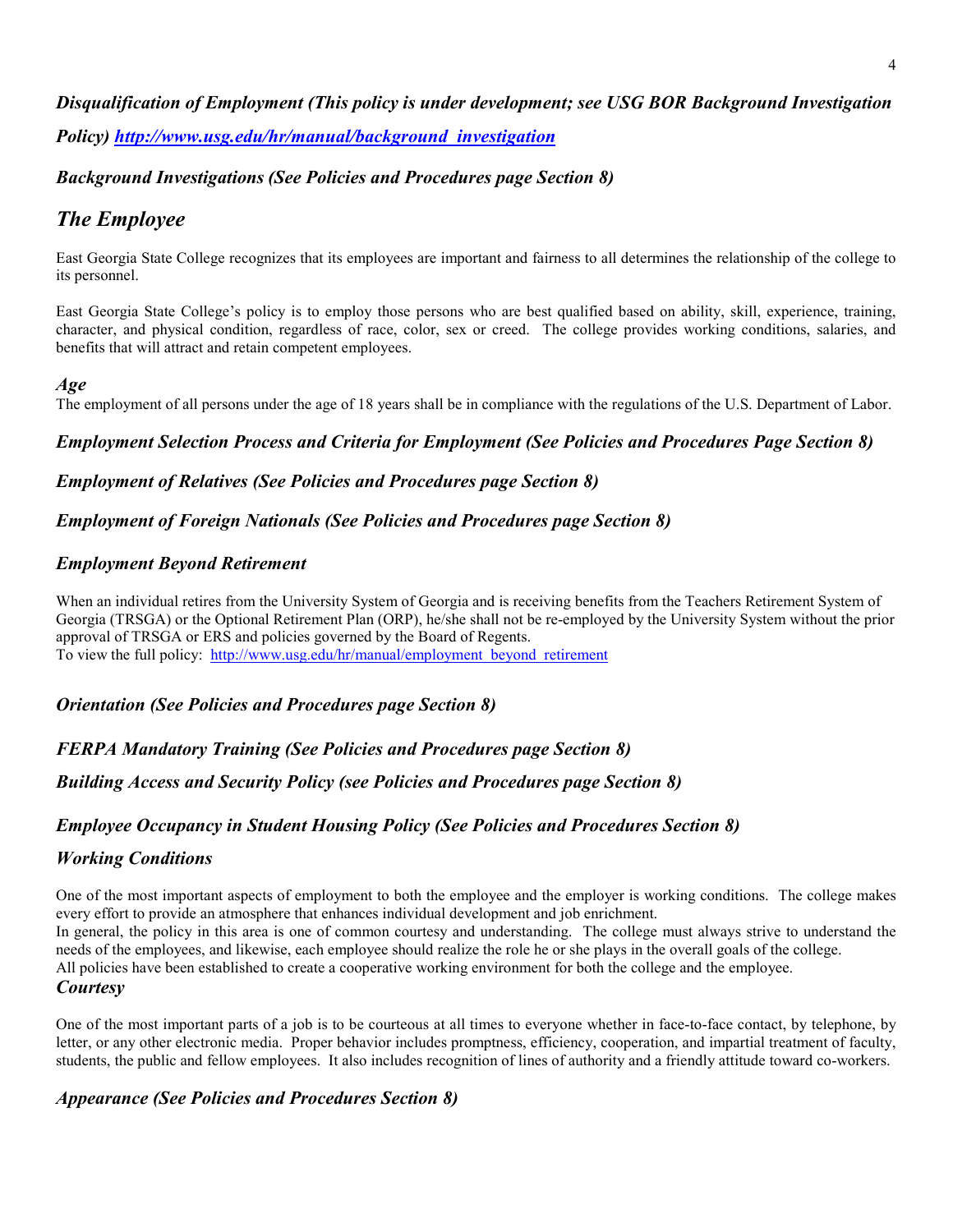# *Personal Life*

Social events and personal business should be planned or discussed at times other than during working hours.

#### *Telephone Equipment, Equipment and Software Utilization (See Policies and Procedures Section 8)*

#### *Information Technology Equipment Policy (See Policies and Procedures Section 8)*

#### *Confidential Information*

In the performance of their duties, some employees must deal with confidential information. Such information should not be discussed or made available to anyone until it has been approved for release by the proper authority. Certain college records are strictly confidential.

#### *Georgia's Open Records Act*

As an employee of East Georgia State College, you should know that certain information maintained by the institution about you and your employment record is considered to be a matter of public record and is subject to the Open Records Act of the State of Georgia. This means that any citizen of Georgia may request access to certain information contained in your personnel file without your knowledge or consent. Open records requests are filed with the Office of Institutional Advancement. Although some information is excluded by law and cannot be accessed under provisions of the Open Records Act, your employment and salary history and performance evaluations are among the material that may be available for review. Information regarding Georgia's Open Records Act can be obtained at the Office of the Attorney General of the State of Georgia at: law.ga.gov/open-government.

#### *Employee Personnel Records (This policy is under development; see USG BOR policy)*

#### *Conformity with Federal Grant Standards*

East Georgia State College is committed to conformity with federal grant standards. *(See Grant Process and Policy in Policies and Procedures Section 7)* 

*Children in the Workplace (See Policies and Procedures page Section 8)*

*Pets Policy (see Policies and Procedures page Section 8)*

*Pet Policy for Professional Live-In/Live-On Staff (See Policies and Procedures Section 8)*

#### *Service Animal Policy (see Policies and Procedures page Section 8)*

#### *Telework Policy (This policy is under revision; the current policy appears below)*

East Georgia State College allows teleworking and flextime, on a voluntary basis, to employees who fill job classifications/positions that have been designated as eligible for telework and/or flextime. The Telework and Flextime program is an employer option, not an employee right and is appropriate only when it results in a benefit to the institution. Telework and/or flextime may not be suitable for all employees and/or positions. East Georgia State College may implement teleworking and/or flextime as a work option for certain eligible employees based on specific criteria and procedures consistently applied throughout the department. To view the full policy: [http://www.usg.edu/hr/manual/teleworking\\_flextime\\_policy](http://www.usg.edu/hr/manual/teleworking_flextime_policy)

*Employee Travel (see Business Procedures Manual on Policies and Procedures Page Section 7)*

*Fleet Management and Motor Vehicle Use Policy (see Policies and Procedures Page Section 8)*

*Trip Approval and Travel Policy (see Policies and Procedures Page Section 8)*

*Outside Activities (See Section 8 – Conflicts of Interest and Conflicts of Commitment Policy)*

*Political Activities Policy (see Policies and Procedures Page Section 8)*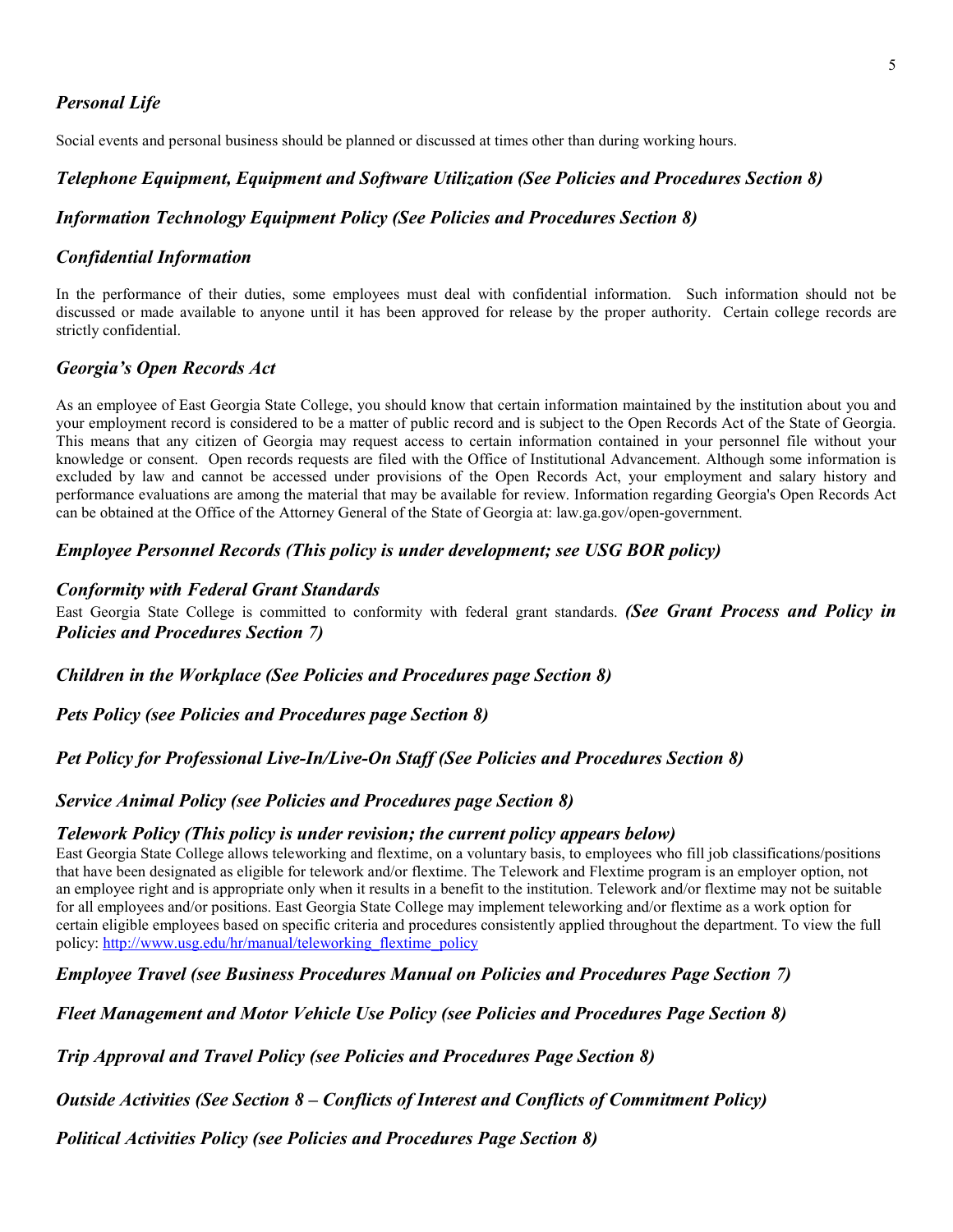# *Progressive Discipline (This policy is under revision; the current policy appears below)*

Progressive discipline is a process that identifies job-related behavior that does not meet expected and communicated policy and/or performance standards. The progressive discipline process is to be corrective and constructive in resolving issues. This process assists the employee in understanding the performance problem and provides the opportunity for the employee to correct the behavior.

Disciplinary action can range from oral warnings to immediate discharge. Our general policy is to take disciplinary steps in the following order:

Oral warning $(s)$ 

Oral warnings may take place between employees and managers/supervisors in situations that are deemed less serious in nature. A verbal warning is a notation made by your manager/supervisor of the time, date, and circumstances of a situation, which had been discussed with the employee. It does not become a permanent part of the employees personnel file unless the problem continues.

Written reprimands(s)

Written reprimands take place between a manager/supervisor and the employee when the behavior of the employee is: a repeated violation and verbal counseling has been administered; failure to improve after receiving one or more verbal warnings regarding poor performance or productivity, or break a major work rule for the first time. A written reprimand is written by the manager/supervisor and reviewed by the Chief Human Resources Officer. The reprimand is discussed privately between the employee, manager/supervisor, or other designated official.

• Suspension

An employee will be suspended with or without pay, dependent upon circumstances, when he/she engages in conduct that justifies a suspension or the employee engages in unacceptable behavior during the period that a written warning is in effect. Suspensions may vary in length, according to the severity of the offense. A suspension is recommended by the manager/supervisor and reviewed by the Chief Human Resources Officer. Suspension notices should indicate the reason(s) for the discipline, the specific dates of the suspension, and the employee's right to appeal.

**Termination** 

An employee's employment may be terminated when he/she engages in a conduct that the institution, at its sole discretion, deems is justified. A termination is recommended by the manager/supervisor and reviewed by the Chief Human Resources Officer.

East Georgia State College reserves the right to alter the order described above, to skip disciplinary steps, to eliminate disciplinary steps or to create new and/or additional disciplinary steps.

When selecting the appropriate disciplinary action, East Georgia State College may consider any number of the following:

- the seriousness of the conduct
- prior history of misconduct
- employment record
- length of employment
- the strength of evidence against the employee
- the ability to correct the conduct
- actions taken for similar conduct by other employees
- how the conduct affects East Georgia State College, its customers, and other employees, and
- any other circumstances related to the nature of the misconduct, the employment with East Georgia State College, and the effect of the misconduct on the business of the institution.

East Georgia State College will give those considerations whatever weight is deemed appropriate. Depending on the circumstances, EGSC may give some considerations more weight than other considerations or no weight at all.

The following are examples of actions that can result in disciplinary action or discharge:

- **Insubordination**
- Theft
- Discourteous behavior
- Entering an unauthorized area at any time
- Wasting materials
- Willful violation of safety regulations
- Continued failure to perform assigned duties
- Negligence
- Falsifying records, reports, or information
- Intoxication or drinking alcohol on the job
- Failure to report an absence or reason for absence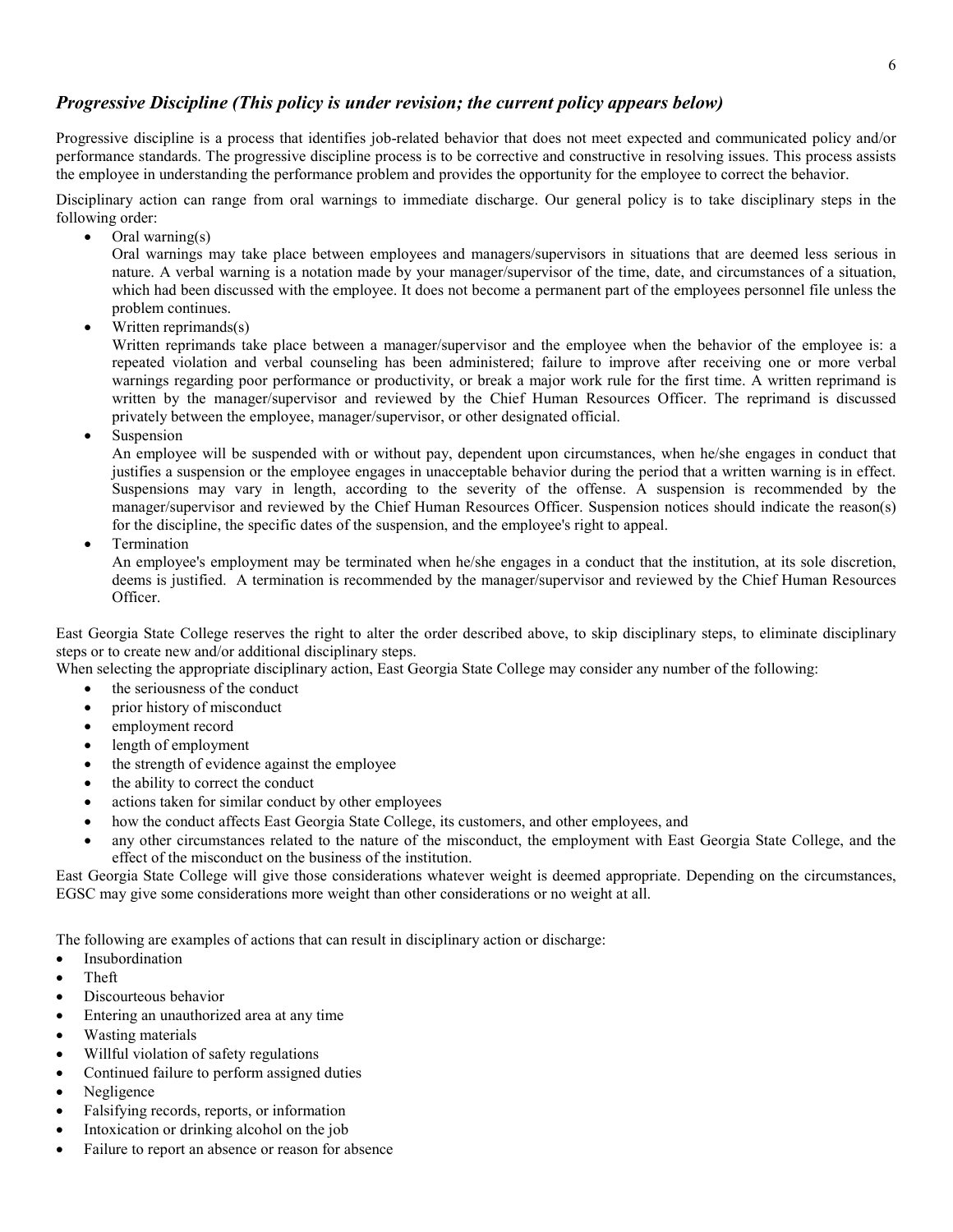- Habitual absence or tardiness
- Unauthorized absence from assigned work area
- Interfering with the work performance of another employee
- Willful damaging of equipment or property
- Gambling
- Sleeping while on duty
- Drug-related charges

#### Appeal by Employee

Employees may seek review of the College's action taken under the Progressive Discipline Policy by his or her first and second line supervisors. If this fails to resolve the matter, the employee is directed to other college policies which may apply: the Conflict Resolution Policy, Grievance Policy, Dismissal, Demotion or Suspension Policy, and to appeal to the Board of Regents.

Employment is a mutual consent of the employee and East Georgia State College; this policy does not change this consent. East Georgia State College can terminate the employment relationship at will, at any time, for any lawful reason, including reasons not listed above; dependent on specific circumstances and the severity of the conduct. The employee has the right to end his/her employment at any time.

#### *Resignations (See Policies and Procedures Page Section 8)*

#### *Reduction in Force (See Policies and Procedures Section 8)*

#### *Exit Interview*

All employees who are terminating their employment must participate in an exit interview conducted by the Human Resources Office. At that time, employees will receive all pertinent information regarding their separation, complete all necessary paperwork, and return any cards, keys or other institutional property to the college. This interview also will give employees an opportunity to complete an on-line exit questionnaire available from BOR to provide feedback about their employment experience at East Georgia State College.

# *Classification, Compensation, and Payroll*

*Employee Categories (See Policies and Procedures Page Section 8)*

*Position Classification (This policy is under development; see USG BOR policy)* 

*Employee vs. Independent Contractor (This policy is under revision; see USG BOR Policy)*

*Dual Appointment (See Policies and Procedures Page Section 8)*

*Interim and Acting Appointments Policy (See Policies and Procedures Section 8)*

*Entrance Salary (This policy is under development; see USG BOR policy)*

*Salary Increase Administration Process (This policy is under development; see USG BOR Policy)*

*Relocation Expense Policy (See Policies and Procedures Section 8)*

*Workweek- Faculty Employees, Staff Employees (See Policies and Procedures Page Section 8)*

*Fair Labor Standards Act Overtime Compensatory Time Policy (see Policies and Procedures page Section 8; this policy applies to staff employees only)*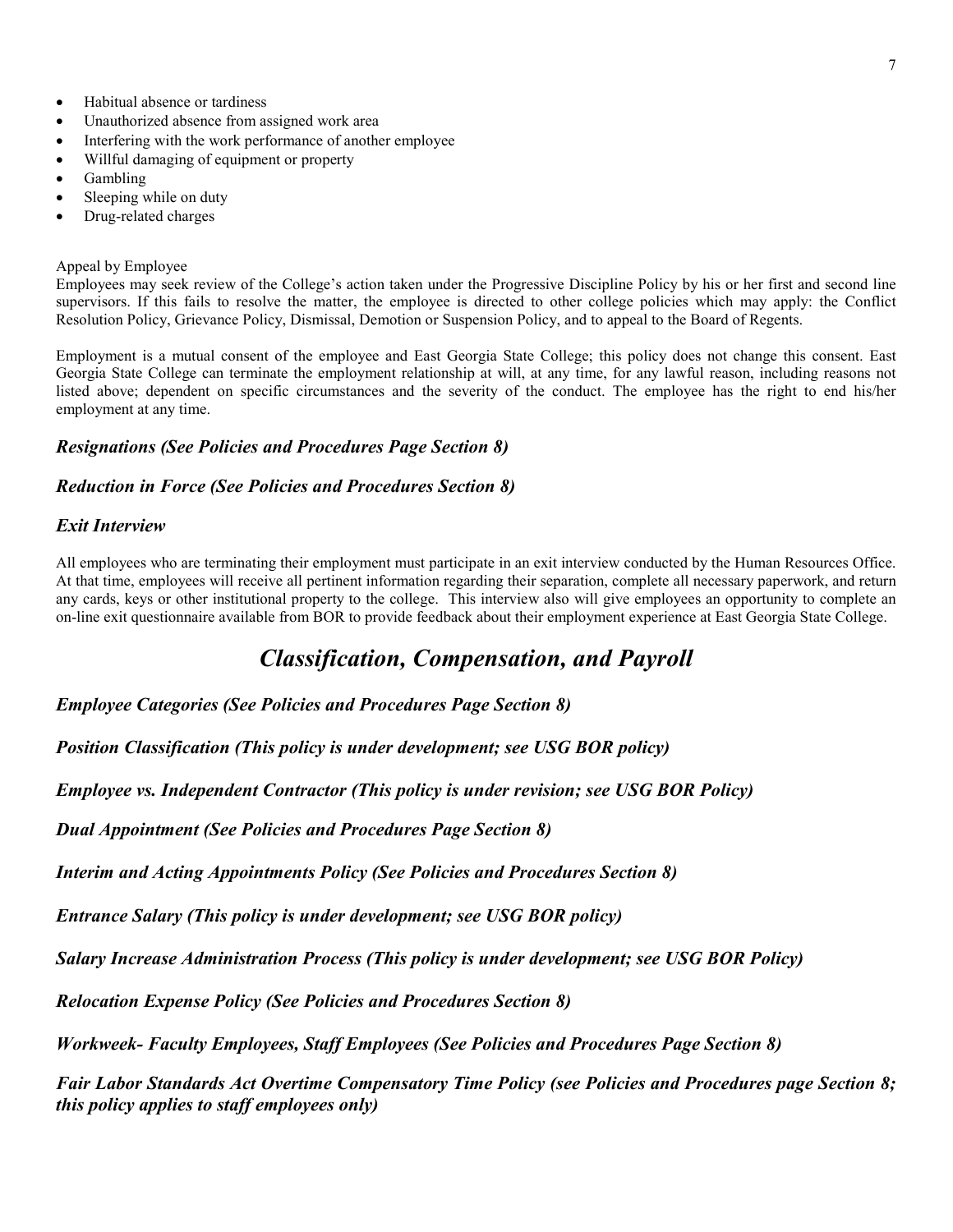# *Emergency Callback Pay/ Variant Pay (This policy applies to STAFF employees only) This policy is under development; see USG BOR policy)*

#### *Inclement Weather or Other Emergencies (see Policies and Procedures Section 8)*

#### *Time Records (This policy applies to FLSA STAFF employees only)*

Employees subject to the provisions of the Fair Labor Standards Act are required to keep a time record of the hours worked. Employees must clock in and out at a designated terminal or complete appropriate time card.

Time records must be checked for completeness and accuracy and approved by the employee and supervisor. If corrections and approvals are not received by the stated deadline, it is not possible to verify hours and to make adjustments for hours worked for that period. **In this case, the payroll check may be delayed until the following pay date.**

Payroll records are subject to audit and will reflect actual time worked and leave taken. Any intentional falsification of time records may be grounds for termination of employment.

#### *Attendance*

All employees are advised of their work hours when they accept employment at the college. For the college to maintain a smooth and consistent operation, employees must be conscientious in all areas of their work. For this reason, each employee must report to work at the designated time and remain on duty in accordance with their work schedule.

*Employees or their representatives must notify their supervisor when, in the event of an illness or an emergency they unable to report to work.* If for some reason the supervisor cannot be reached, a call should be placed to the Human Resources Office. Excessive absenteeism and/or tardiness or failure to report the reason for absenteeism affects promotions and can eventually result in termination of employment. Faculty members are directed to the EGSC Faculty Handbook for specific reporting requirements for work absences.

#### *Breaks*

If the work situation permits, a supervisor may authorize two fifteen-minute breaks, one in mid-morning and one in mid-afternoon. Care should always be taken to see that all work assignments are covered. Such breaks are not mandatory and are a benefit subject to departmental and supervisory needs. An employee may not forego breaks to accumulate extra time off.

#### *Paychecks Withholding of Pay Policy - Paydays (see Policies and Procedures page Section 8)*

#### *Direct Deposit*

As a condition of employment, East Georgia State College employees must participate in direct deposit of their paychecks unless otherwise exempted by the Vice President for Business Affairs.

#### *Deductions from Salary*

There are certain amounts that, by law, must be deducted or withheld from your paycheck. Among these may be federal or state income tax, Social Security/Medicare taxes, and applicable retirement contributions. All deductions will be explained during your orientation session with the Human Resources staff.

Employees eligible for benefits may elect certain benefits offered by the college in the form of insurance, tax-sheltered annuities, credit union, or various charities or contributions. These benefits will be explained during orientation and are subject to change as the institution or Board of Regents deems necessary.

#### *Garnishments of Pay Policy (See Policies and Procedures page Section 8)*

*Promotions (See Policies and Procedures Page Section 8)*

*Transfers (See Policies and Procedures Page Section 8)*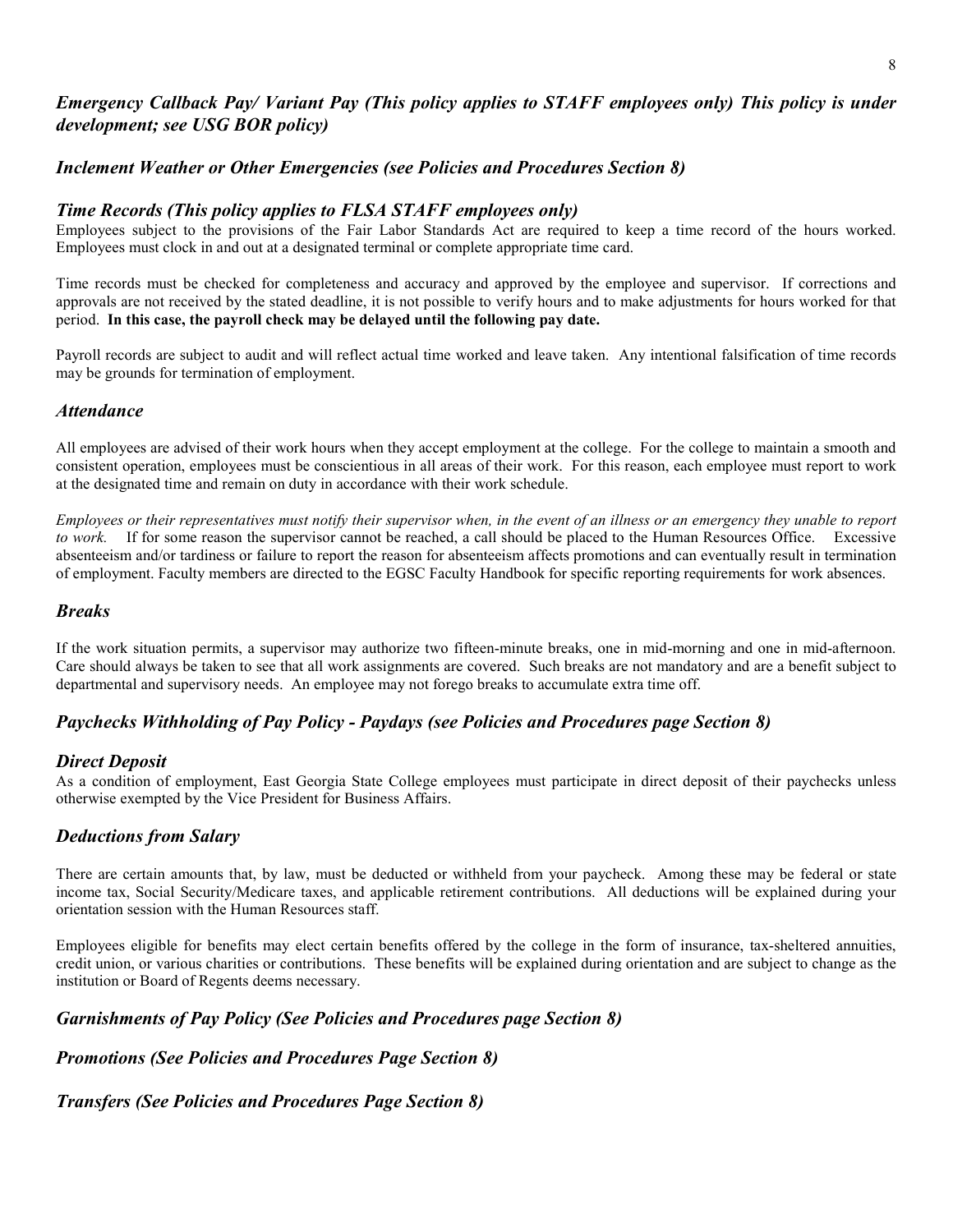#### *Changes in Status*

It is the employee's responsibility to notify the Human Resources Office of changes in name, address, telephone number, tax exemptions, etc. in order to maintain current personnel records. It is vital that an emergency contact be maintained in the personnel file in the event of an accident or injury to the employee during working hours.

# *Employee Relations*

*Performance Evaluations (See Policies and Procedures Page Section 8)*

*Amorous Relationships Policy (see Policies and Procedures Page Section 8)*

*Conflict Resolution Policy (see Policies and Procedures Page Section 8)*

*Sexual Misconduct Policy (see Policies and Procedures Page Section 8)*

*Information and Procedures for Victims (see Policies and Procedures Page Section 8)*

*Non-Discrimination and Anti-Harassment Policy (See Policies and Procedures Page Section 8)*

#### *Disruptive Behavior (This policy is under revision; the current policy appears below)*

While supporting freedom of expression and peaceful dissent, the college, in the interest of orderly operation and preservation of an environment favorable to productive study, has adopted a policy prohibiting disruptive behavior on the part of any student, faculty member, administrator, or employee.

In addition to following the published rules and regulations of the college, it is also expected that accepted customs and standards of courtesy, conduct, and cooperation be maintained.

The following are examples of actions that can result in disciplinary action or discharge:

- **Insubordination**
- Theft
- Discourteous behavior
- Entering an unauthorized area at any time
- Wasting materials
- Willful violation of safety regulations
- Continued failure to perform assigned duties
- Negligence
- Falsifying records, reports, or information
- Intoxication or drinking alcohol on the job
- Failure to report an absence or reason for absence
- Habitual absence or tardiness
- Unauthorized absence from assigned work area
- Interfering with the work performance of another employee
- Willful damaging of equipment or property
- Gambling
- Sleeping while on duty
- Drug-related charges

## *Cooperation in Internal Investigations (See Policies and Procedures Page Section 8)*

*Employee Grievance Policy (See Policies and Procedures Page Section 8)*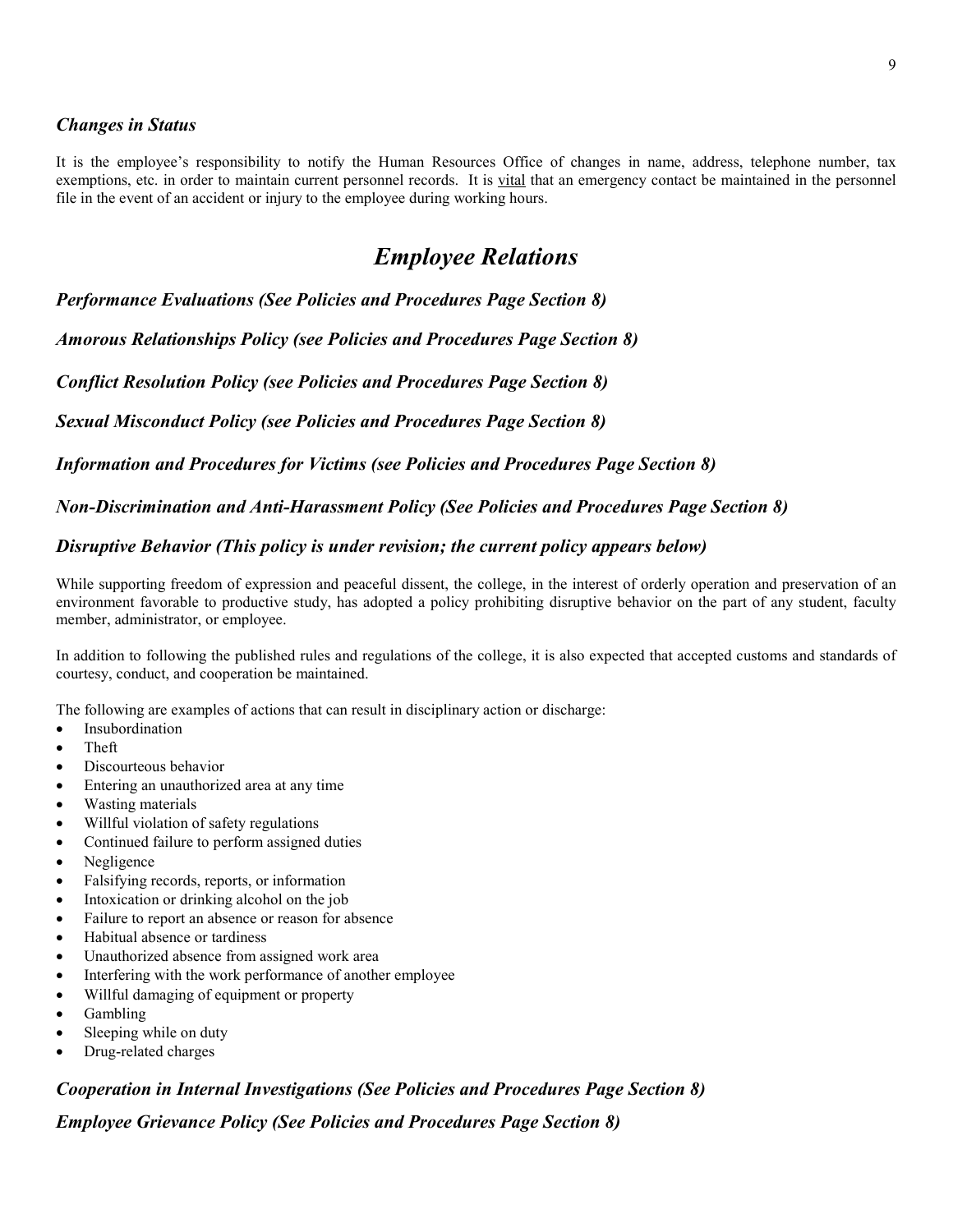*Employees Affected by Reorganization, Program Modification or Financial Exigency (see Reduction in Force policy and see USG BOR policy)*

*Employment Appeals (This policy is under development; see USG BOR Policy)*

*Gifts and Gratuities (See Policies and Procedures Page Section 8)* 

*Stewardship (see USG Ethics Policy)*

*Purchase of Goods and Services: Use of College Property (See Policies and Procedures Page – Section 7 - Business Procedures Manual)* 

# *Employee Benefits and Services*

# **Time Away from Work**

*Holidays (See Policies and Procedures Page Section 8)*

*Annual Leave (See Policies and Procedures Page Section 8)*

*Fair Labor Standards Act Leave (This policy is under development; see USG HRAP Manual)*

*Sick Leave with Pay (See Policies and Procedures Page Section 8)* 

*Sick Leave without Pay*

Any regular employee unable to return to work after exhausting all accumulated sick leave, annual leave, and leave under the Family Medical Leave Act, may request an extension of sick leave without pay for a period not to exceed one year. Such sick leave without pay must be approved by the employee's supervisor, the Chief Human Resources Officer and the President. Approval by the appropriate supervisor for such unpaid sick leave is required and would allow the employee the right to elect continuation of group insurance benefits with the institution continuing its share of the cost. All other benefits which would otherwise accrue to the employee while on unpaid leave are prohibited.

*Shared Sick Leave Program (See Policies and Procedures Page Section 8)*

*Lactation Policy for Nursing Mothers (See Policies and Procedures Page Section 8)*

#### *Family Medical Leave Act (See Policies and Procedures Page Section 8)*

## *Military Family Leave Entitlements*

Eligible employees with a spouse, son, daughter, or parent on active duty or call to active duty status in the National Guard or Reserves in support of a contingency operation may use their 12-week leave entitlement to address certain qualifying exigencies. Qualifying exigencies may include attending certain military events, arranging for alternative childcare, addressing certain financial and legal arrangements, attending certain counseling sessions, and attending post-deployment reintegration briefings.

FMLA also includes a special leave entitlement that permits eligible employees to take up to 26 weeks of leave to care for a covered service member during a single 12-month period. A covered service member is a current member of the Armed Forces, including a member of the National Guard or Reserves, who has a serious injury or illness incurred in the line of duty on active duty that may render the service member medically unfit to perform his or her duties for which the service member is undergoing medical treatment, recuperation, or therapy; or is in outpatient status; or is on the temporary disability retired list.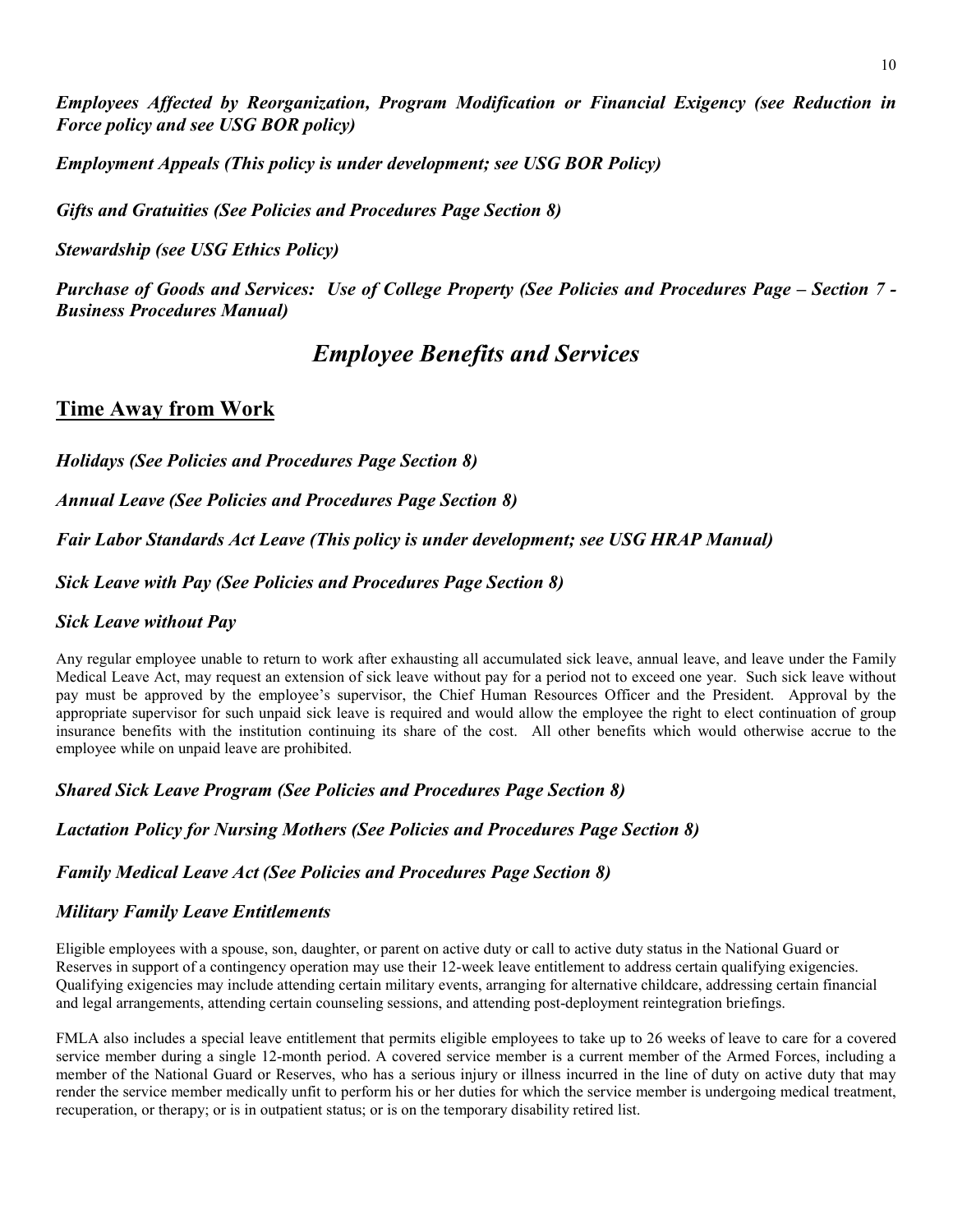With certain exceptions, family leave entitles the employee to be restored to the position held prior to going on family leave or to an equivalent position with equivalent benefits and pay. Family leave allows the employee to maintain his/her employee benefits during the period of leave with institutional participation in the payment of premiums.

## *Military Leave Policy (see Policies and Procedures Page Section 8)*

#### *Selected Service and Military Physical Examinations*

Any regular employee required by federal law to take a Selective Service or military physical examination shall be paid for any time lost to take such an examination.

#### *Education Support Leave (see Policies and Procedures Page Section 8)*

#### *Educational Leave without Pay*

The college may grant educational leave without pay to regular employees for periods not to exceed one year at a time for the purpose of encouraging professional development. Such approved leave shall allow the employee the right to continue group insurance benefits with the institution continuing its share of the cost. Annual and sick leave do not accrue while on any leave without pay.

#### *Extended Personal Leave of Absence*

Upon the recommendation of the supervisor and at the discretion of the president, the employee may be granted an extended personal leave of absence without pay for periods not to exceed one year. Such approved personal leave shall allow the employee the right to elect to continue group insurance benefits.

#### *Furloughs*

Faculty contracts will contain a provision allowing for a furlough. In the event it becomes necessary for the president to exercise this authority, employee furloughs will be implemented in accordance with guidelines promulgated by the Office of the Chancellor.

## *Court Duty*

Court duty leave with pay shall be granted regular employees for the purpose of serving on a jury or as a witness. Such leave shall be granted upon presentation of official orders from the appropriate court.

## *Voting Leave*

Employees of East Georgia State College are encouraged to exercise their constitutional right to vote in all federal, state, and local elections. When normal working hours coincide with voting hours, employees shall be granted leave as stipulated by their immediate supervisor for the purpose of voting. For further information: [http://www.usg.edu/hr/manual/voting\\_leave](http://www.usg.edu/hr/manual/voting_leave)

#### *Organ and Marrow Donation*

Employees who serve as an organ donor for the purpose of transplantation shall receive a leave of absence, with pay, of thirty (30) days. Each employee who serves as a bone marrow donor for the purpose of transplantation shall receive a leave of absence, with pay of seven (7) days. Leave taken under this provision shall not be charged against or deducted from an employee's accrued annual or sick leave. [http://www.usg.edu/hr/manual/organ\\_and\\_marrow\\_donation](http://www.usg.edu/hr/manual/organ_and_marrow_donation)

#### *Benefits Continuation into Retirement (See Policies and Procedures Section 8)*

# **Retirement Plan and Savings Options**

*Teachers Retirement System of Georgia (See Policies and Procedures Page Section 8)*

*Optional Retirement Plans (See Policies and Procedures Page Section 8)*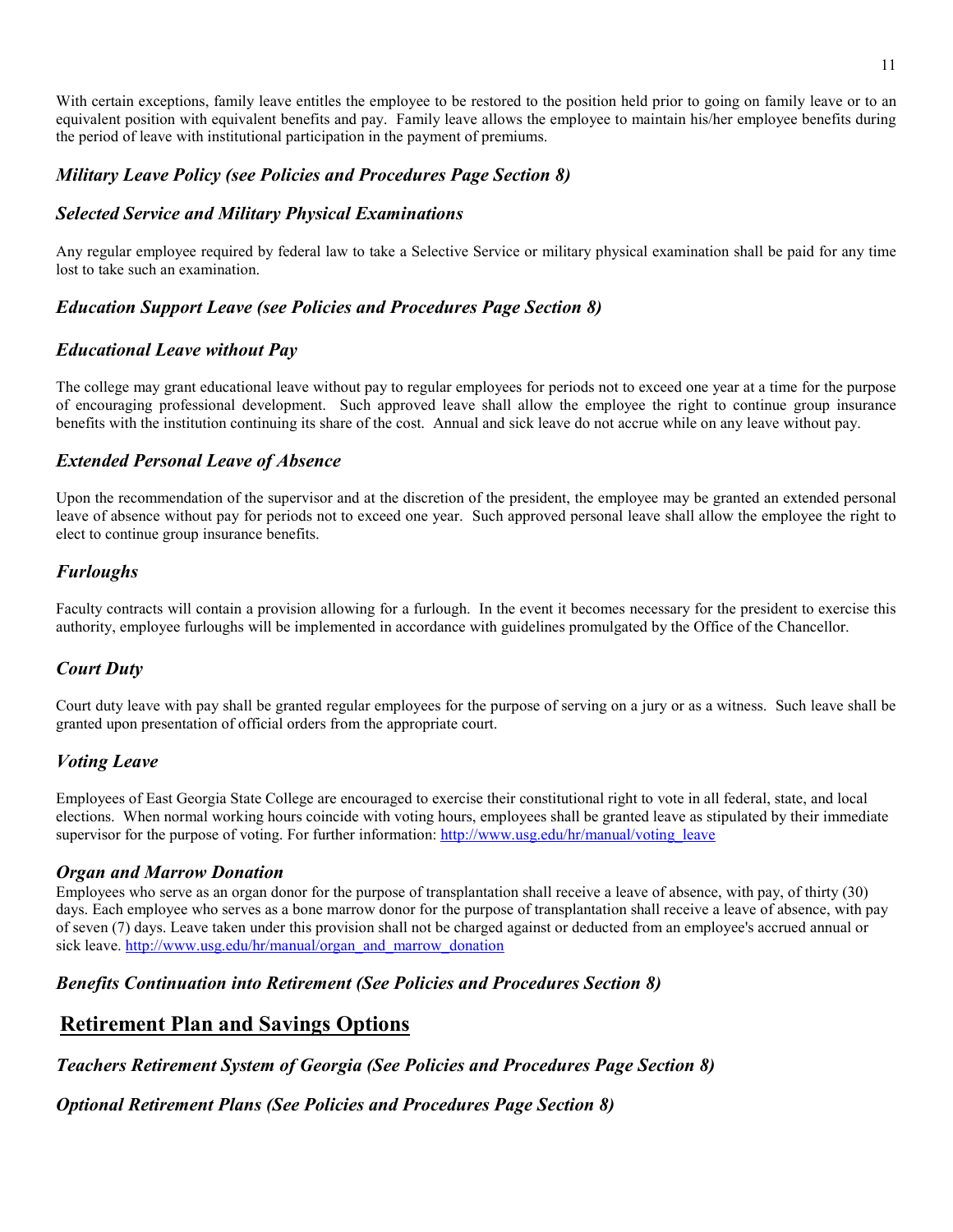#### *Credit Union Membership*

East Georgia State College employees are eligible to join the Georgia United Credit Union [https://georgiaunitedcu.org](https://georgiaunitedcu.org/) or The Atlanta Postal Credit Union [www.apcu.com](http://www.apcu.com/) Family members of each eligible employee are also welcome to join the credit union. Such membership is offered to the employees, but the college does not regulate or decide policy for the credit union, which is operated by a separate board of directors.

The credit union offers its members various savings plans, checking account benefits, IRA's, and loan plans. Detailed information on the benefits offered by the credit union is available in the Human Resources Office.

#### *Tax Sheltered Annuities*

Employees may wish to participate in various tax-deferred annuity programs wherein they invest a portion of their salary affording a current tax benefit. Income invested in such programs is not subject to federal taxes until it is withdrawn *at a later date.* The college does not approve or disapprove any plan or underwriting company. Proper investigation of each program is the employee's responsibility. Further information concerning tax-sheltered annuities may be obtained by contacting an insurance representative. Choices are limited to those companies presently having contracts with the USG.

# **Insurance Benefits**

#### *Group Life Insurance*

All regular, benefits-eligible employees of East Georgia State College are covered by life insurance with accidental death and disability provisions. Each employee eligible for benefits working three quarter time (30 hours per week) or more will have \$25,000 in basic life insurance coverage with accidental death and disability provisions. Such coverage is provided by the college at no expense to the employee. In addition, all regular, benefits-eligible employees may purchase life insurance on their dependents as provided by the plan and additional (supplemental) life insurance for themselves.

#### *Group Health Insurance (This policy is under revision the current policy appears below)*

East Georgia State College provides its regular employees who are employed on a three quarter time (30 hours per week) or more bases the opportunity for single, employee plus child, employee plus spouse, or family healthcare benefits. The coverage is optional with the employee paying a percentage of the premium cost and the college contributing a percentage of the premium cost. Upon employment, an employee may enroll within thirty days. Otherwise, an employee may enroll during the annual open enrollment period or during a qualifying event. A full explanation of the benefits and booklets are available in the Human Resources Office or at USG Human Resources Benefits webpage.

Any employee who terminates employment, has a reduction in hours to less than three quarter time, or is terminated for any reasons other than gross misconduct or for cause, is eligible to continue the healthcare coverage for a limited time under the Consolidated Omnibus Budget Reconciliation Act (COBRA) of 1986. Coverage under the COBRA provision is also available to dependents that lose coverage due to divorce, death of the employee, or ceases to be eligible for coverage due to attaining maximum age limitation. The former employee would assume 102% of the cost of the coverage. COBRA continuation coverage is a temporary continuation of coverage that generally lasts for 18 months due to employment termination or reduction of hours of work.

## *The Health Insurance Marketplace Coverage Options and Your Health Coverage (BOR)*

The University System of Georgia's Consumer Choice Plan meets the Affordability Requirement under the Affordable Care Act. Therefore, in general, University System of Georgia employees who are eligible for health insurance will not be eligible for a tax credit through the Health Insurance Marketplace (or Exchanges) created under the Affordable Care Act. If you are not eligible for Health Insurance through the University System of Georgia and would like more information about the Health Insurance Marketplace, please visit the Federal Health Insurance Marketplace website at [https://www.healthcare.gov/families/.](https://www.healthcare.gov/families/)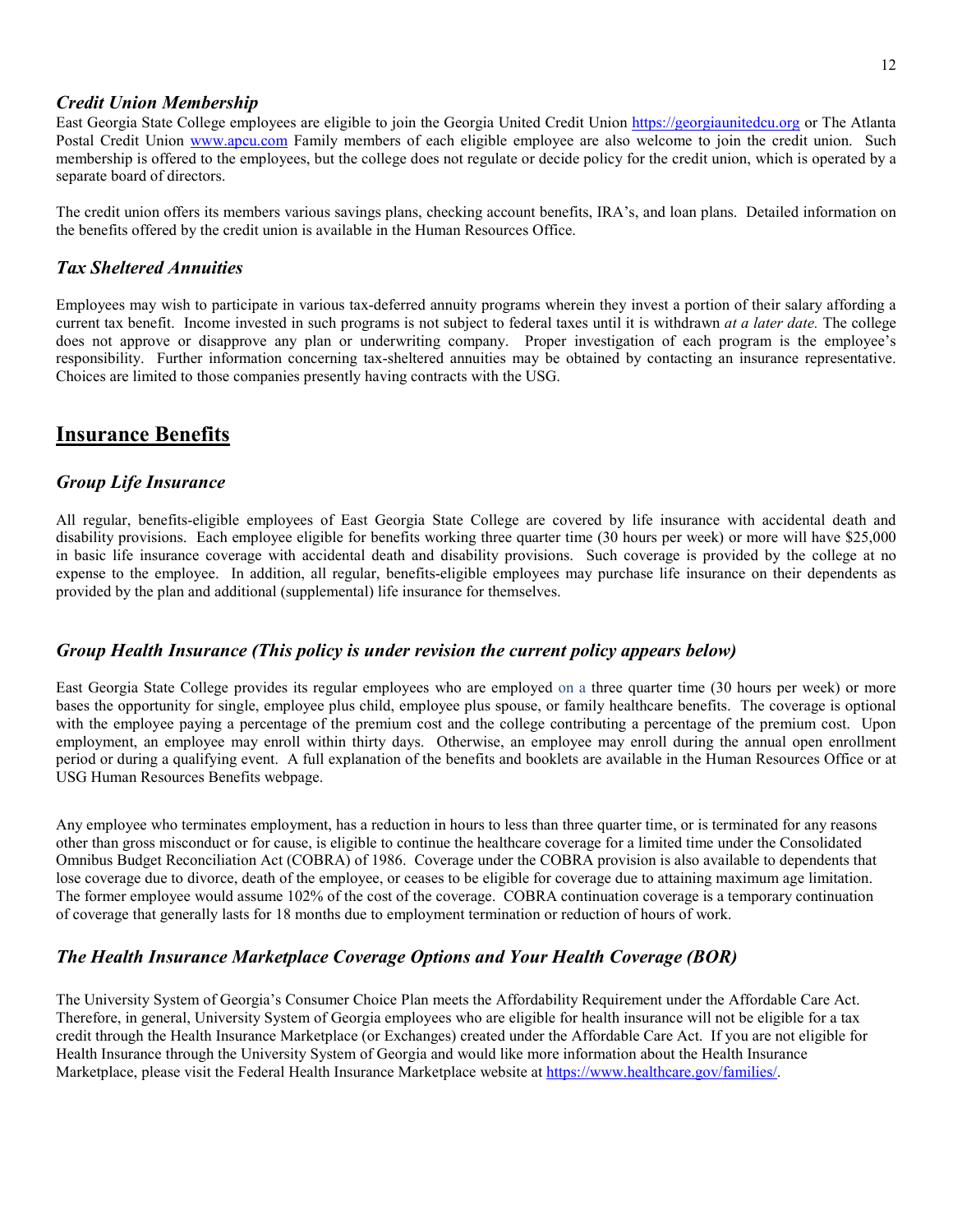## *Dental Insurance*

East Georgia State College offers a comprehensive dental plan for its regular employees who are employed on a three quarter time (30 hours or more) basis and their dependents. The employee pays the full cost of the premium. Enrollment is limited to within thirty days of employment. Otherwise, an employee may enroll during the annual open enrollment period or during a qualifying event.

#### *Long Term and Short Term Disability Insurance (See Policies and Procedures Page Section 8)*

#### *Disabled Employee Insurance*

Employees who become permanently and totally disabled may be allowed to continue group health & life insurance benefits under certain conditions. The time period for such continued coverage and extent to which the University System will participate in the continued cost of the coverage is dependent on the years of continuous service of the employee at the time of the disability. For more information see the full policy located in the USG Human Resources Administrative Practice Manual: [http://www.usg.edu/hr/manual/disabled\\_employee\\_insurance](http://www.usg.edu/hr/manual/disabled_employee_insurance)

#### *Dependents of Deceased Employees, Disabled Employees or Retirees*

The dependents of a deceased employee, a disabled employee, or a retiree may remain in the group health and life insurance programs of the University System of Georgia under certain conditions. For more information see the full policy located in the USG Human Resources Administrative Practice Manual: [http://www.usg.edu/hr/manual/dependents\\_of\\_deceased\\_employees\\_disabled\\_employees\\_or\\_retirees](http://www.usg.edu/hr/manual/dependents_of_deceased_employees_disabled_employees_or_retirees)

# **Other Benefits and Services**

#### *Workers' Compensation (This policy is under revision; the current policy appears below)*

All employees of East Georgia State College are covered under the provisions of the Georgia Workers' Compensation Law. This law provides protection for employees in the event of injury or death while performing services for the college. There is no employee contribution.

In the event an employee sustains any injury, regardless of how small it may seem, it must be reported immediately to the Human Resources Office and the Georgia Worker's Compensation Managed Care Organization, which is administered by AmeriSys. Determination will be made concerning the advisability of first aid or additional medical treatment. Failure to report an injury may result in non-payment of any medical claims. To report an injury to AmeriSys please call 877-656-7475.

#### *Social Security*

All regular employees of East Georgia State College, except those specifically excluded under an agreement with the Social Security Administration, are covered by the Federal Social Security Act. This act provides aid to dependent children, disability payments, retirement, and death benefits. Deductions are made from salary for the employee's share of the cost of providing this insurance, with the college also contributes a matching percentage. The deduction is split between the old age insurance and Medicare. Regular employees working less than one-half time are only covered by the Medicare portion of the social security tax.

#### *Unemployment Compensation*

Employees are also covered under the Georgia Employment Security Law, commonly referred to as Unemployment Compensation. The law provides some economic security when persons become unemployed through no fault of their own.

The unemployment payments are paid by the employer and are supplied by this act help the worker get through the difficult time of unemployment and maintain some degree of purchasing power. Eligibility for these benefits is determined through information requested by the Georgia Department of Labor and provided by the employer.

## *Tuition Assistance Program (see Policies and Procedures Section 8)*

*Employee Auditing of Courses (This policy is under development; see USG BOR policy)*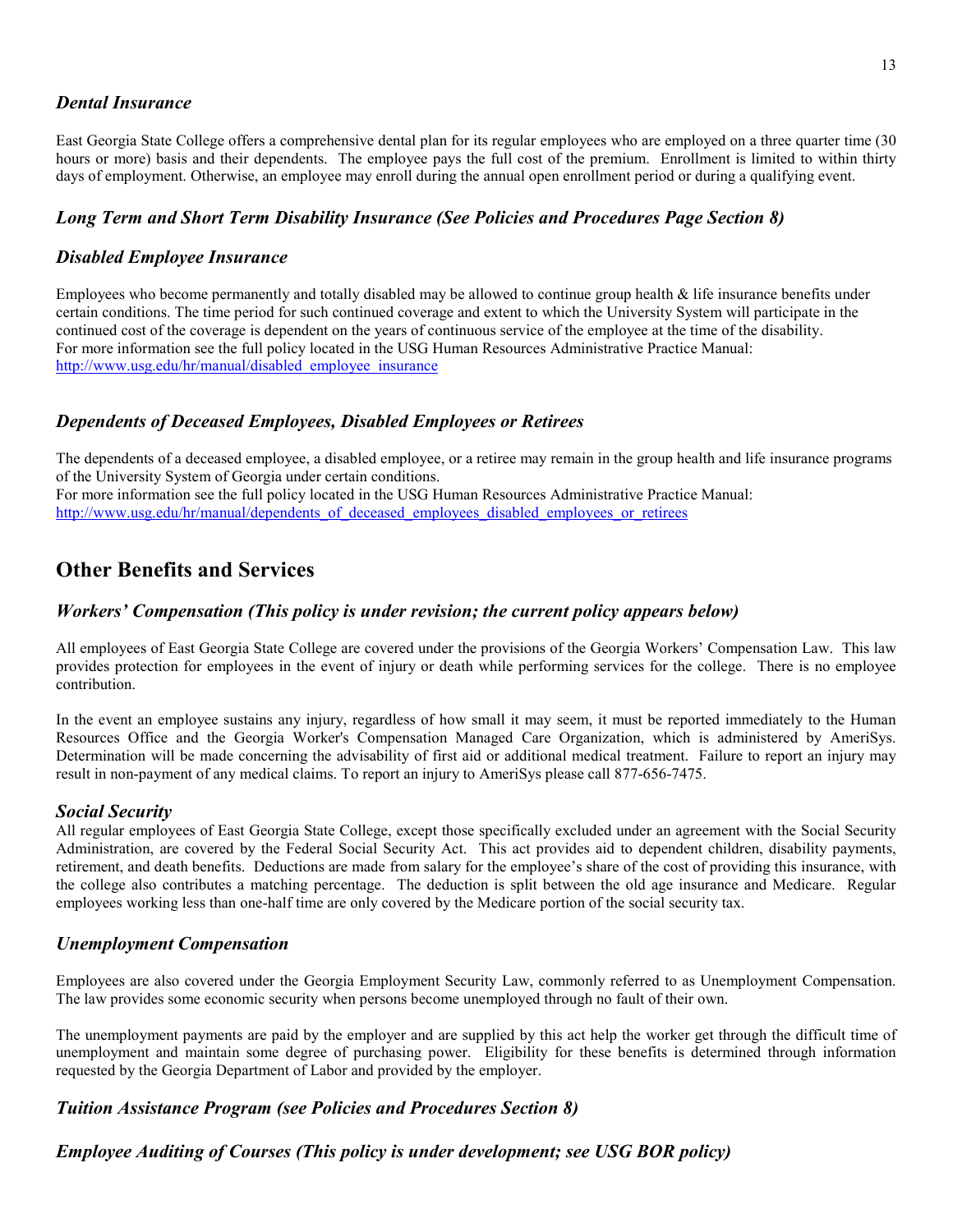*Career Development (This policy is under development; see USG BOR policy)*

*Employee Recognition Programs (This policy is under development; see USG BOR policy)*

*Faculty and Staff Development Funding Opportunities (See Policies and Procedures Page Section 8)*

*Professional Development Policy (see Policies and Procedures Page Section 8)*

*Employment Beyond Retirement (This policy is under development; see USG BOR policy)*

*Check Cashing (See Business Affairs Policies and Procedures Manual on Policies and Procedures Page Section 7)*

*Petty Cash Reimbursement (See Business Affairs Policies and Procedures Manual on Policies and Procedures Page Section 7)*

*Mail Services (see Business Affairs Policies and Procedures Manual on the Policies and Procedures Page Section 7)*

# *Employee Parking and Decals (See Policies and Procedures Page –Section 13 Parking and Transportation Policy)*

All employees of the college are required to display current parking hangtags on their vehicles. Failure to display a current hangtag may result in a parking fine. There is no cost to employees for an initial employee parking hangtag. However a cost will be charged for additional or replacement hangtags. Hangtags can be obtained in the Office of Human Resources. The full Parking and Transportation Policy is located on the Policies and Procedures page.

## *Identification Cards (This policy is under revision; the current policy appears below)*

All regular college employees should have a valid college employee identification card. The card can be made in the Business Office and will serve as the employee's library card, fitness center card and discount card at certain local businesses. The employee identification card must be surrendered to the Human Resources Office upon termination of employment.

## *College Café*

The College Café is located in the Jean Anderson Morgan Student Center. Please refer to East Georgia State College's website for current hours of operation.

#### *Use of Facilities (See Policies and Procedures Page Section 9- Facilities)*

# *Safety and Security*

*General Safety Procedures (See Policies and Procedures Page Section 8)* 

#### *Reporting and Response for Accidents, Injuries and Emergencies (See Policies and Procedures Section 8)*

#### *Workplace Violence Policy*

East Georgia State College will not tolerate any type of workplace violence committed by or against employees. Workplace violence, for the purpose of this policy, is defined as any physical assault, threatening behavior or verbal abuse occurring in the work setting. Threats, threatening conduct, or any other acts of aggression or violence in the workplace will not be tolerated. Violations of the workplace violence policy will be met with appropriate disciplinary action, up to and including dismissal. To make deliberate false accusations of workplace violence violates this policy. In such instances, the complainant will be subject to disciplinary action. However, failure to prove a claim of workplace violence does not constitute proof of a false and/or malicious accusation. Employees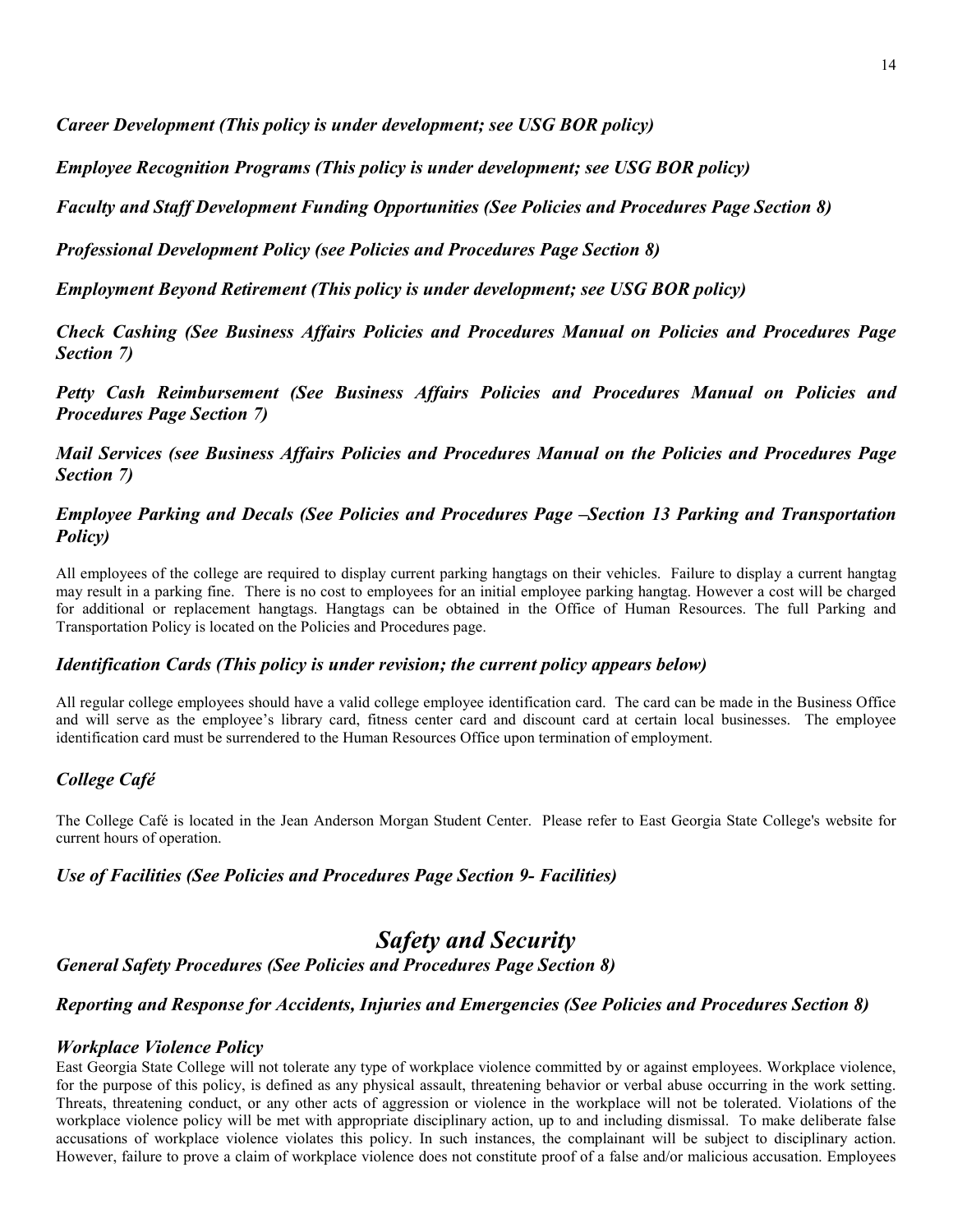who, in good faith, report what they believe to be workplace violence or who cooperate in any investigation will not be subjected to retaliation. This policy reinforces the institution's commitment to provide a safe workplace for all employees and reduce the potential for violence. East Georgia State College is committed to the prevention of workplace violence and the maintenance of a respectful working environment. A safe and secure environment is a fundamental prerequisite for fulfilling the College's mission of teaching, research and public service. The college reaffirms the basic right of employees to a safe and humane working environment.

## *Mandatory Reporting of Child Abuse and Neglect Policy (see Policies and Procedures Page Section 8)*

# *Minors on Campus Policy (See Policies and Procedures Page Section 8)*

# *Tobacco and Smoke Free Campus Policy (See Policies and Procedures Page – Section 8)*

# *Weapons and Explosives Policy (See Policies and Procedures Page – Section 13 Safety and Security)*

## *Public Employee Hazardous Chemical Protection and Right to Know (See Policies and Procedures Page – Section 8)*

# *Campus Emergencies*

In the event of a severe weather emergency, campus fire, a bomb threat, or any disruptive emergency including a student protest or demonstration, please refer to the *Emergency Action Procedures Flipchart* on the Police Department webpage and, distributed to each and to all new hires. This desktop chart provides emergency procedure information for a variety of emergency situations, emergency contact information and identification of emergency weather rooms on campus. EGSC also utilizes *ConnectEd*, an emergency notification system via e-mail and telephone, to announce emergency situations affecting EGSC Swainsboro and EGSC Statesboro students, faculty and staff. Simultaneous with the above, EGSC will implement a siren, flashing light and voice announcement of campus emergencies.

East Georgia State College's *Emergency Action Plan*, a procedural disaster response plan utilizing the incident command system was distributed to the President's staff: Vice Presidents, Information Technology, Campus Police and Plant Operations. Due to the confidential nature of this document, possession is limited to those individuals on a need to know basis; the plan document is not available for public inspection. Chief of Police/Director of Public Safety or officer on duty should be notified immediately when a situation arises that may pose a threat to individuals on campus or the college property. The telephone numbers for notification are as follows:

| Swainsboro: | Monday - Friday 8:00 AM until 5:00 PM            | 478-289-2090        |
|-------------|--------------------------------------------------|---------------------|
|             | Weekends and Nights-Police Department Cell phone | 478-455-0125        |
| Statesboro: | Police Department                                | 489-455-1606 (cell) |
|             | Georgia Southern University Police               | 912-478-5234        |
|             |                                                  |                     |

Augusta: Augusta University Campus Police – Summerville Campus 706-721-2911